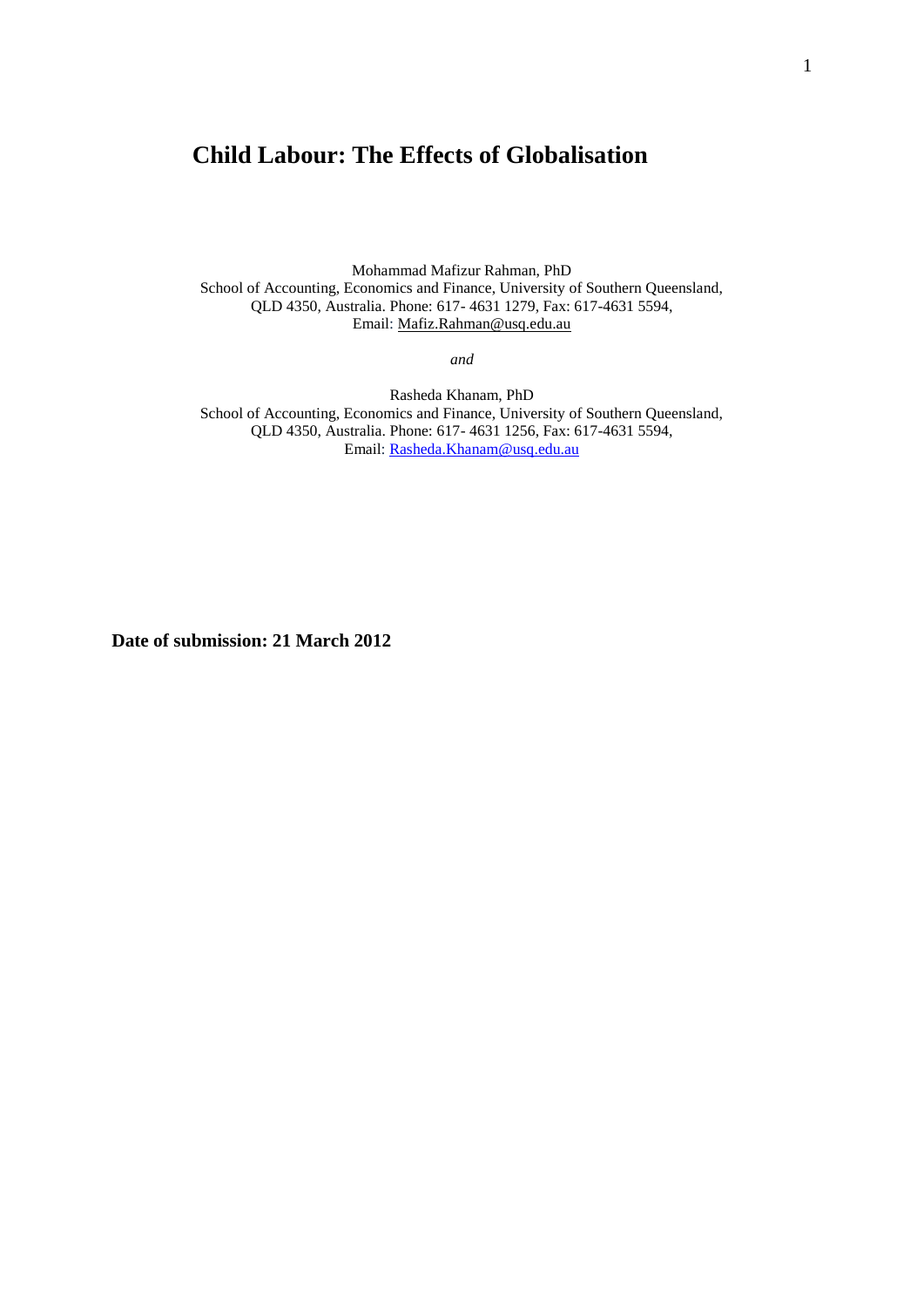# **Child Labour: The Effects of Globalisation**

#### **Abstract**

This paper analyses the current trend of global child labour, and investigates the causes and consequences of child labour with a particular attention on globalisation-child labour nexus. Though a decreasing trend is observed, the incidence of child labour is still alarming. The incidence in hazardous work is increased by 2.5 percent for the children aged 15-17 years over 4 years. Though controversy exists, poverty is still revealed as a strong determinant of child labour. Among the other factors, parents' education, credit market constraints, schooling performance, child's nutrition and health status, family size and birth order, higher schooling costs, lack of quality education, employer's attitude, inappropriate government policy play major roles. It is also evident that child labour negatively affects child's physical and mental health, educational outcomes, adult employment, adult earnings and bargaining power of adult workers. The theoretical arguments regarding the effects of globalisation on child labour is ambiguous. Empirical evidences also provide us mixed results.

**Keywords:** Child Labour, Globalisation. **JEL Classifications**: F01, F20, J29, O15.

# **I. Introduction**

Child labour is one of the most discussed issues in current economic literature as it creates many socio-economic problems especially related to child's education, mental and physical health, safety and welfare, adult labour market and lower adult wages. Working children are deprived of their basic right to an education too. Significant growth deficits and chronic occupational diseases in young adulthood are frequently observed among the working children (Rahman et al 1999; Arat 2002; Neumayer and De Soysa 2005).

Clearly this study has a national and global significance because

i) Children have the right to be properly educated and loved;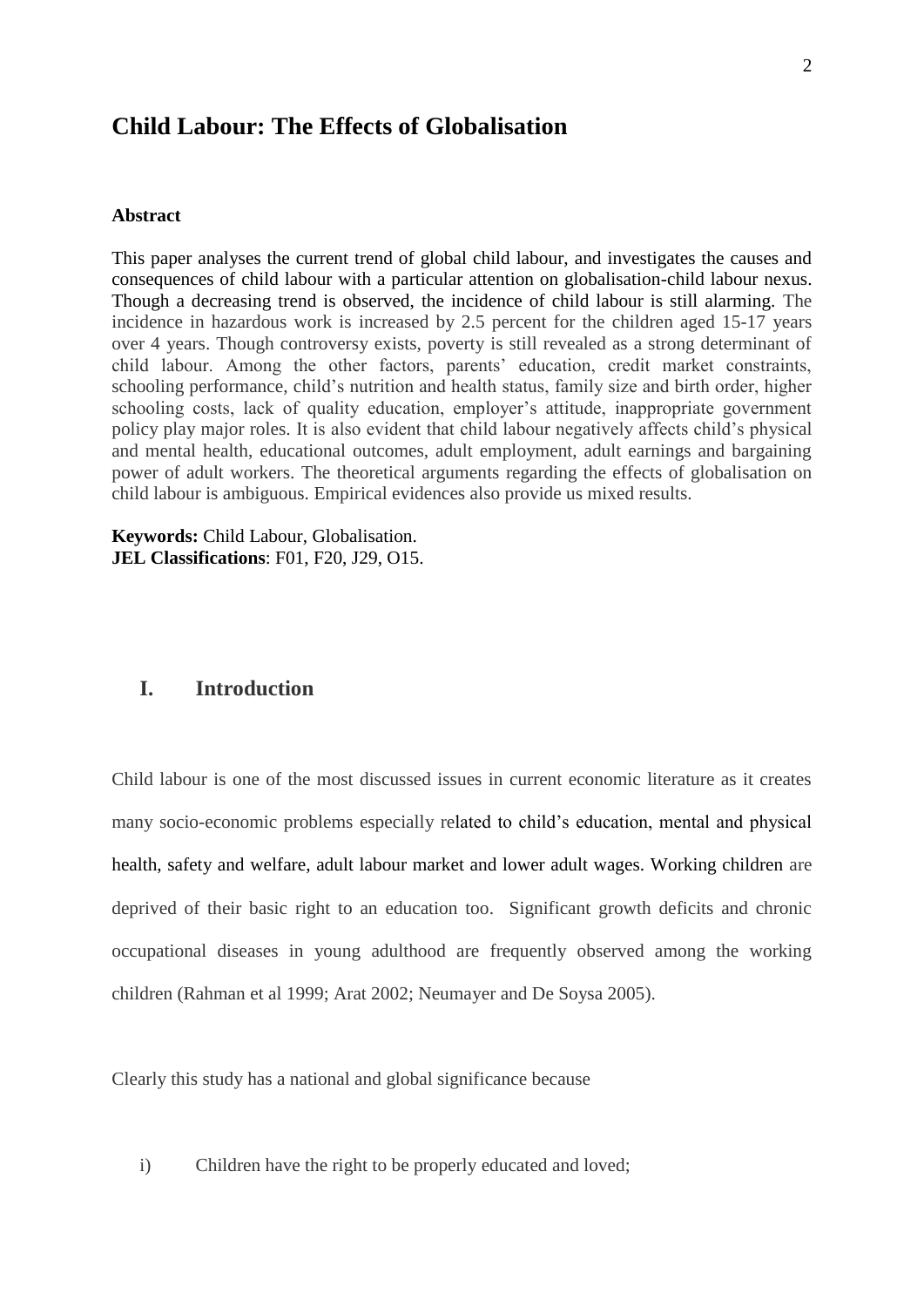- ii) They must be given the opportunity to enjoy their leisure time by playing and other recreation;
- iii) They must grow as children, not as labourers;
- iv) The future of any nation mostly depends how its children, future generation, are being grown and educated today.

To understand the concept of 'child labour' is not so easy. This is because there are societal and cultural differences across countries, and the meaning of 'child' is also different. For example, a child is defined by his or her age in the western world, but a child is defined by his or her social responsibility in developing countries (Rogers and Standing, 1981). Generally, the age of a child and the nature of work are considered as important benchmarks for defining child labour (Khanam and Rahman, 2008).

Child labour is defined by a series of international conventions. ILO Minimum Age convention, 1973 (no. 138), the UN Convention on the Right of the Child (1989) and the ILO Worst Forms of Child Labour Convention 1999 (No.182) are universally considered to define child labour. The ILO Conventions deal with the age of child, whereas the UN convention deals with the nature of work that a child does. The Convention No. 138 specifies age 15 as a benchmark, above which a person can participate in economic activities in a normal situation.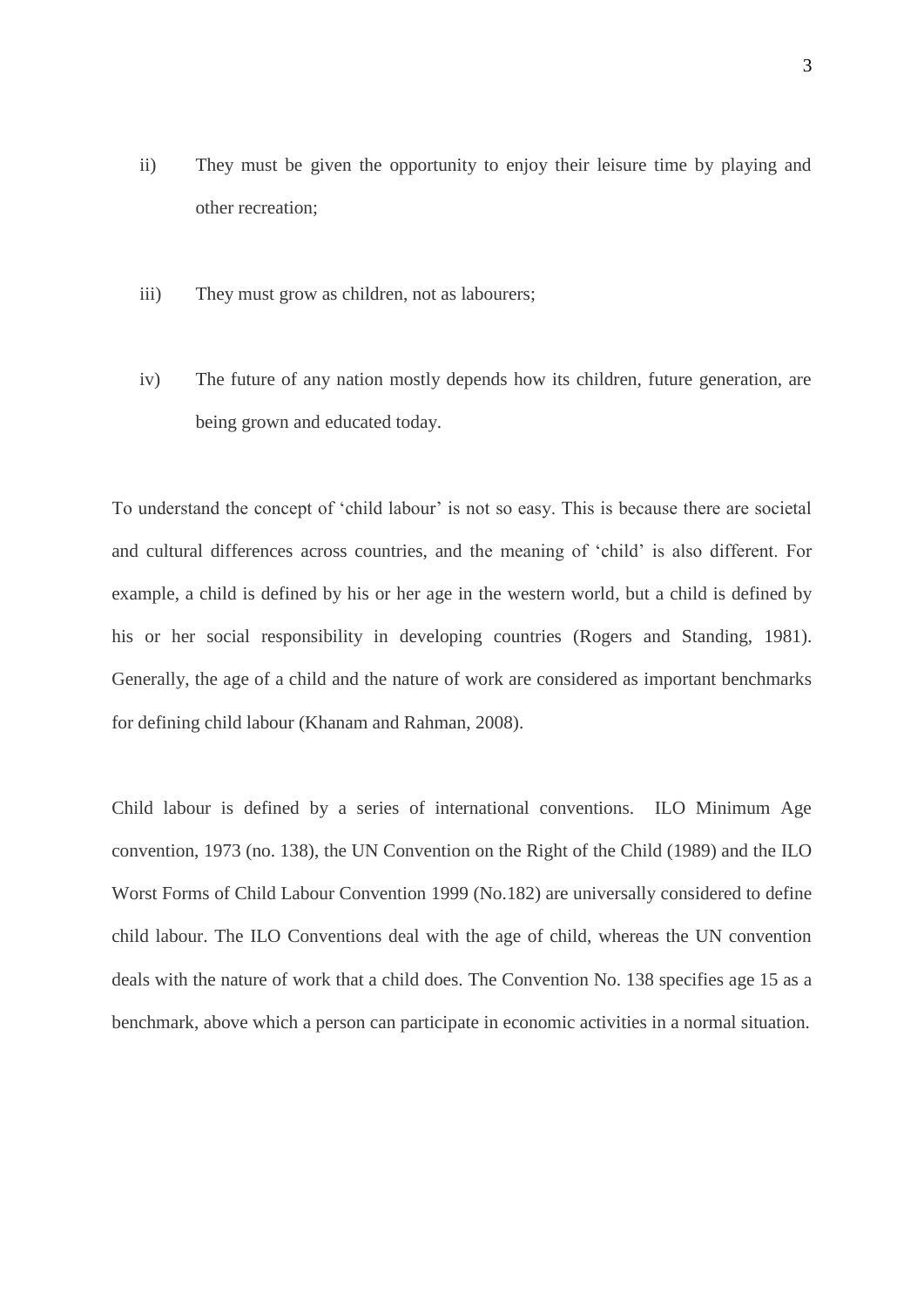According to UILC<sup>1</sup> (2011), child labour involves at least one of the following characteristics:

- i) Violates a nation's minimum age laws
- ii) Threatens children's physical, mental, or emotional well-being
- iii) Involves intolerable abuse, such as child slavery, child trafficking, debt bondage, forced labour, or illicit activities
- iv) Prevents children from going to school
- v) Uses children to undermine labour standards

It is important to realize that 'child labour' is different from 'child work'. The child work includes doing light household activities that may have some actual learning value, and there is no economic compulsion forcing the child into employment. Housekeeping, child-minding, helping and assisting adults for no pay on the family farm, in small enterprises, domestic service, fetching water, collecting fire wood, etc. are included in these activities.

For light work, the minimum age is set at 12 for developing countries and 13 for other countries. A child is allowed to do some outside work at this age provided the schooling of the child is not hampered and child health is not adversely affected (Khanam and Rahman, 2008).

Child labour has been abolished from developed countries, but it still exists in developing countries. Because of growing concern of international community, though the use of child labour in export oriented industries is reduced or officially not recorded, child labour is still commonly found in the rural informal sector, particularly in the agricultural and domestic service sectors. So an investigation of underlying causes and consequences of child labour is

1

<sup>&</sup>lt;sup>1</sup> The University of Iowa Labour Center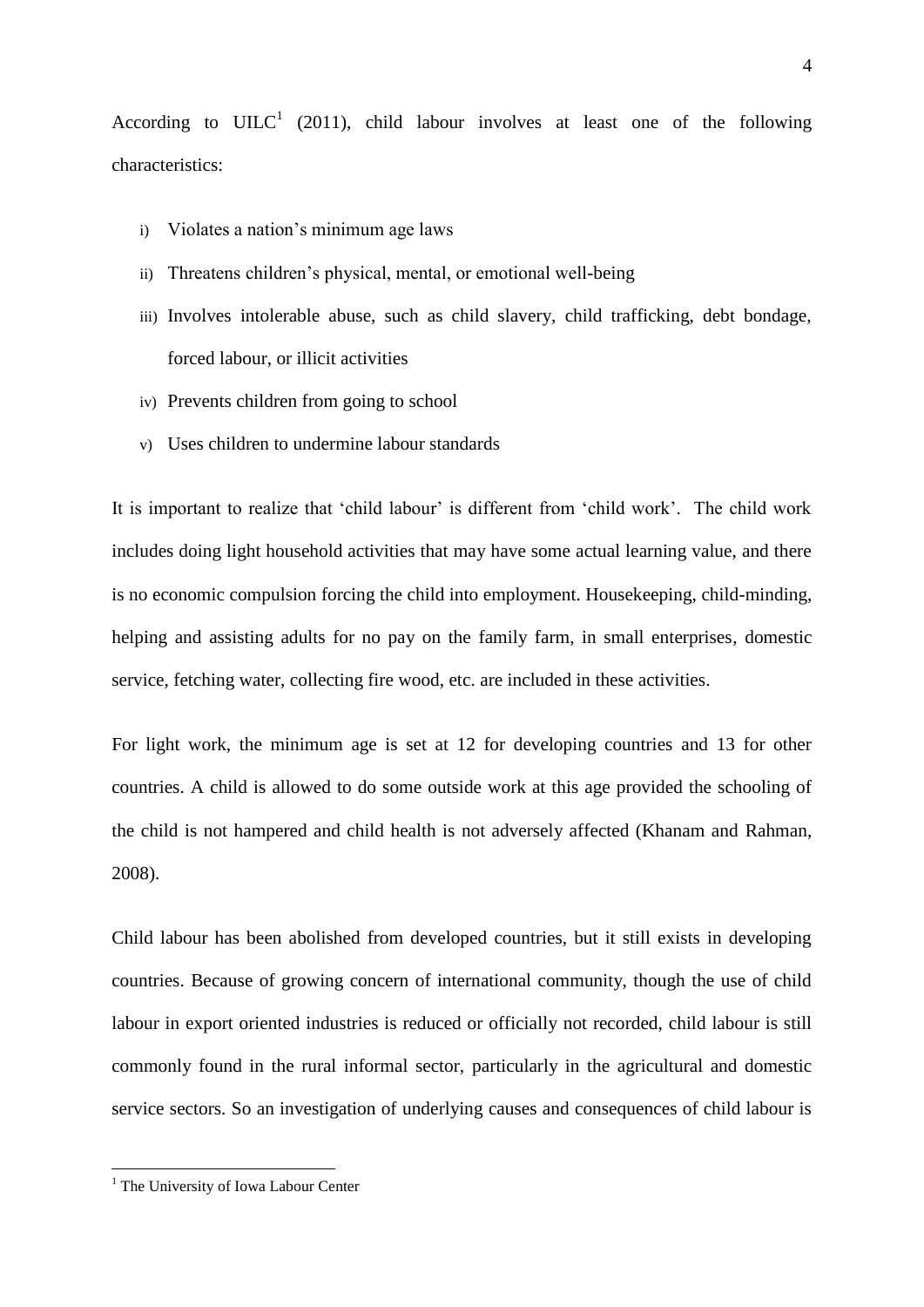important to reduce, if not eliminated fully, its extent from the society. This paper, therefore, aims to explore the determinants and consequences of child labour surveying the existing literature. Especial consideration will be given to analyse the impact of globalisation on child labour.

Following the introduction, the paper is organised as follows: Section II highlights the extent and current trend of the global child labour; section III analyses the major determinants of child labour; section IV explains the consequences of child labour; section V explores the child labour-globalisation nexus, and finally section VI concludes the paper.

### **II. Extent and current trend of the global child labour**

Because of various pressures though a decreasing trend for the number of child labourer is observed, the extent of global child labour is still alarming. ILO (2010) estimated that a sum of 306 million children ages 5 to 17 were in employment in the world in 2008. This is a decrease of 17 million from the estimate of 2004; however, this trend is not consistent across all major age groups (see Table 1 below). Comparing 2008 estimates with those of 2004, we observe that though employment in the 5-14 years core age group declined by 20 million in 2008, from 196 million to 176 million, employment of children aged 15-17 years rose by 2 million, from 127 million to 129 million. More boys are employed than girls, with a 4.5 percent higher incidence rate.

Table-1 also reveals that child labour aged 5-17 years decreased modestly by 7 million, from 222 to 215 million, over the four years. This decrease is mostly observed in the number of girls and in the age group of 5-14 years. Girl child labourer decreased by 15 million to 88 million, and the overall number of child labourers of both sexes below the age of 15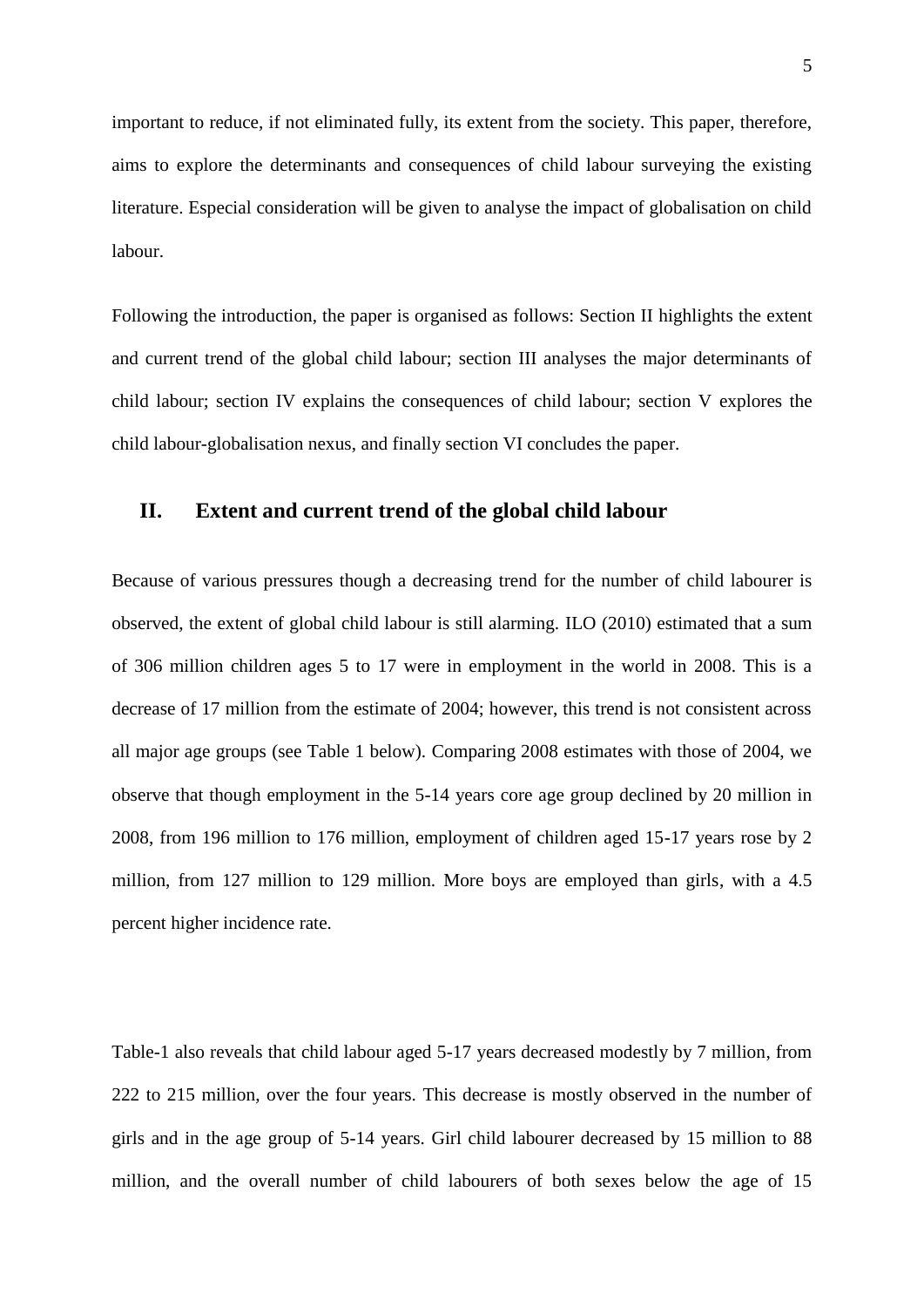decreased from 170 million to 153 million. However, the number of child labourers of both sexes aged 15-17 years increased by 10 million, 2.5 percent higher incidence rate, over the four years.

In 2008, the number of children in hazardous work is lower by 13 million, from 128 million to 115 million. A significant decrease is observed among girls compared to boys. While the age group 5-14 years exhibits a strong decrease, the age cohort 15-17 years reveals an increase of 10.5 million, from 52 million to 62.5 million. The incidence rose by 2.5 percent, from 14.4 percent to 16.9 percent.

|              | <b>Total children</b> | Children in employment |                                    | Child labour |               | <b>Hazardous</b> work |                                    |
|--------------|-----------------------|------------------------|------------------------------------|--------------|---------------|-----------------------|------------------------------------|
|              | (000)                 | (900)                  | $\mathbf{0}_{\mathbf{0}}^{\prime}$ | (900)        | $\frac{0}{0}$ | (000)                 | $\mathbf{0}_{\mathbf{0}}^{\prime}$ |
|              |                       |                        |                                    |              |               |                       |                                    |
|              |                       |                        |                                    |              |               |                       |                                    |
| World        |                       |                        |                                    |              |               |                       |                                    |
| 2004         | 1,566,300             | 322,729                | 20.6                               | 222,294      | 14.2          | 128,381               | $8.2\,$                            |
| 2008         | 1,586,288             | 305,669                | 19.3                               | 215,269      | 13.6          | 115,314               | 7.3                                |
|              |                       |                        |                                    |              |               |                       |                                    |
| <b>Boys</b>  |                       |                        |                                    |              |               |                       |                                    |
| 2004         | 804,000               | 171,150                | 21.3                               | 119,575      | 14.9          | 74,414                | 9.3                                |
| 2008         | 819,891               | 175,777                | 21.4                               | 127,761      | 15.6          | 74,019                | 9.0                                |
|              |                       |                        |                                    |              |               |                       |                                    |
| <b>Girls</b> |                       |                        |                                    |              |               |                       |                                    |
| 2004         | 762,300               | 151,579                | 19.9                               | 102,720      | 13.5          | 53,966                | 7.1                                |
| 2008         | 766,397               | 129,892                | 16.9                               | 87,508       | 11.4          | 41,296                | 5.4                                |
|              |                       |                        |                                    |              |               |                       |                                    |
| 5-14 years   |                       |                        |                                    |              |               |                       |                                    |
| 2004         | 1,206,500             | 196,047                | 16.2                               | 170,383      | 14.1          | 76,470                | 6.3                                |
| 2008         | 1,216,854             | 176,452                | 14.5                               | 152,850      | 12.6          | 52,895                | 4.3                                |

### **Table 1: Estimates of various forms of children's work, 2004 and 2008**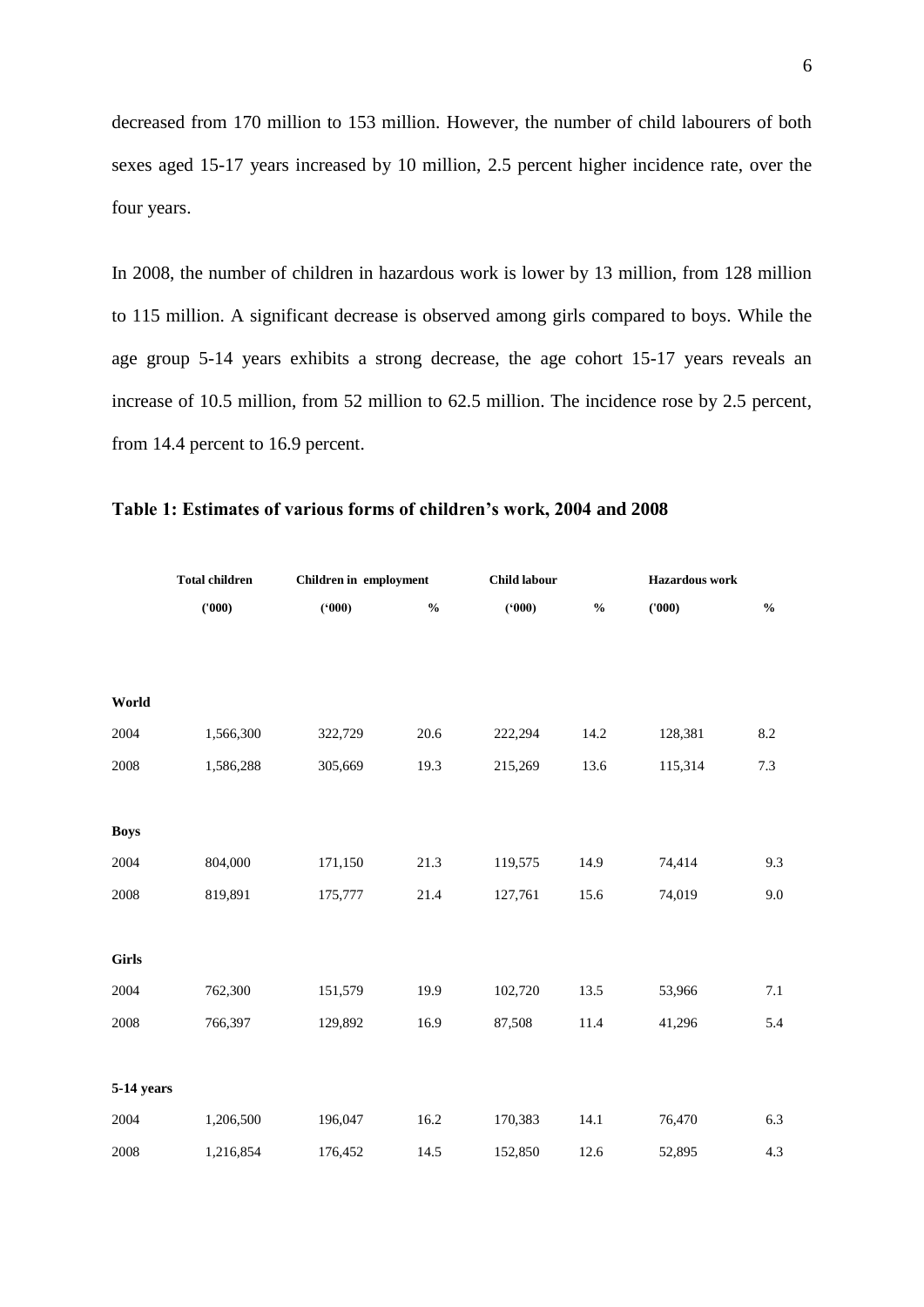| $15-17$ years |         |         |      |        |      |        |      |
|---------------|---------|---------|------|--------|------|--------|------|
| 2004          | 359,800 | 126,682 | 35.2 | 51,911 | 14.4 | 51.911 | 14.4 |
| 2008          | 369,433 | 129.217 | 35.0 | 62.419 | 16.9 | 62.419 | 16.9 |

Source: ILO (2010): Global child labour developments: Measuring trends from 2004 to 2008.

Child labour is abundant in the Asia-Pacific region. Out of estimated 215 million working children worldwide in the age group 5-17 years, 113.6 million children, 52.83 percent, were working in the region in 2008 (ILO, 2010). The South Asian countries are responsible for the largest number of working children in the world. Based on officially available statistics, ILO (2009) reports that 23.1 million children, out of 337. 46 million aged 5-14 years, are working in South Asia (Bangladesh, India, Nepal, Pakistan and Sri Lanka) alone. Unpaid domestic working children are not included in this estimation. Africa has the greatest incidence of child labour: 25.3 percent of children in the continent are at work (see Table 2 below). ILO (2009a) also reports that more than 100 million girls between 5 and 17 years old were involved in child labour in 2004; girls accounted for approximately 46 per cent of all child workers. Approximately 53 million girls were estimated to be in hazardous work identified as one of the *worst forms of child labour.* Of these, 20 million were less than twelve years old.

#### **Table 2: Regional estimates of child labour in 2008, 5-17 years old**

**Region Total children ('000) Child labour ('000) Incidence rate (%)**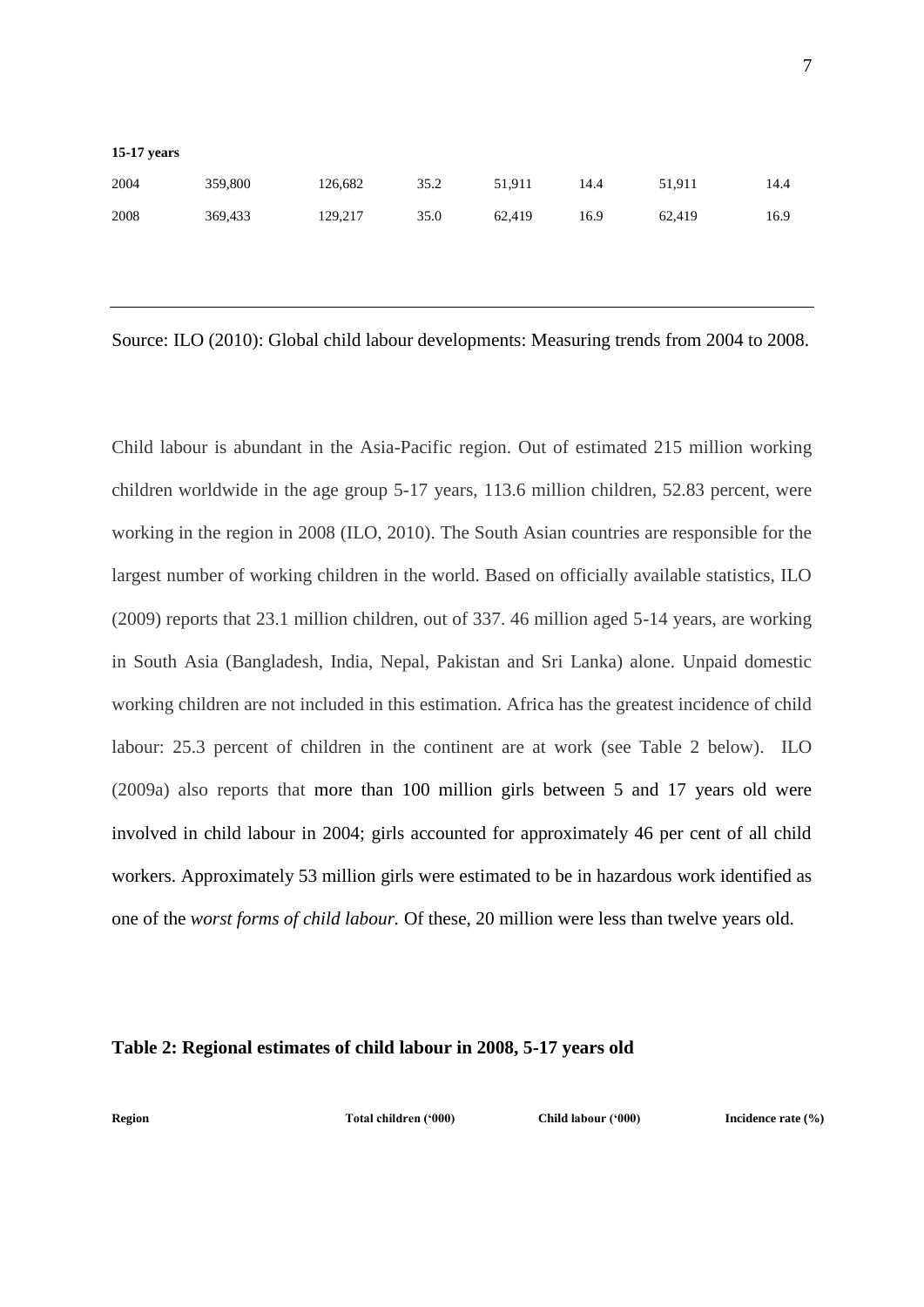| World                 | 1,586,288 | 215,269 | 13.6 |
|-----------------------|-----------|---------|------|
| Asia and the Pacific  | 853,895   | 113,607 | 13.3 |
| Latin America and the | 141,043   | 14,125  | 10.0 |
| Caribbean             |           |         |      |
| Sub-Saharan Africa    | 257,108   | 65,064  | 25.3 |
| Other regions         | 334,242   | 22,473  | 6.7  |
|                       |           |         |      |

Source: Source: ILO (2010): Global child labour developments: Measuring trends from 2004 to 2008.

With regard to sectoral distribution of child labour, children ages 5 to 17 in the world, 60 percent are involved in the agriculture, 7 percent are employed in industry and 26 percent are engaged in services; the remaining 7 percent are not defined. Boy's employment in agriculture and industry are dominant compared to girl's employment (62.8 percent for boys versus 37.2 percent for girls in agriculture, and 68.5 percent for boys versus 31.5 percent for girls in industry). However, more girls are employed in service sector than boys (47.4 percent for boys against 52.6 percent for girls). In the age group of 5-17 years, the large majority of child labourers, 68 percent, are unpaid family workers (ILO, 2010).

### **III. Determinants of child labour**

Why the children work? In answering this question it should be noted that children do not normally *choose* to work. The decision whether a child will work or go to school is generally taken by parents. In some very exceptional cases- such as children who were abducted, and lost, or separated from their family of origin because of war or of some natural disasterschildren themselves choose to work (Cigno, Rosati and Tzannatos, 2001).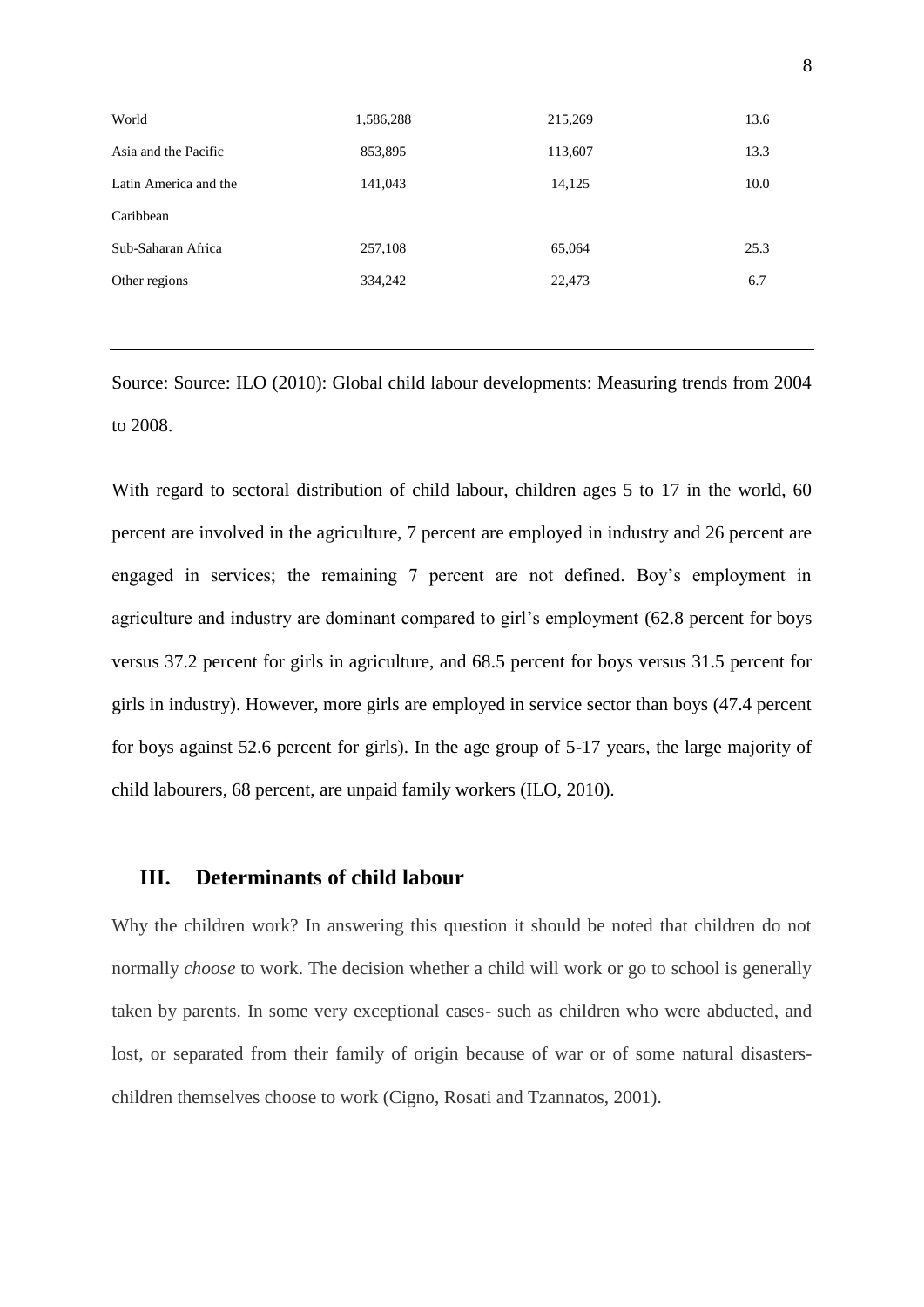The determinants of child labour may be analysed based on the market mechanism: demand determinants and supply determinants. The demand side determinants are those which induce the employers to employ children. These are the prevailing production technology, the structure of labour market, the weak legislation and its poor implementation, children's endowments for a specific work, low wages given to children for more working hours, nonexistence of medical insurance or pensions for children and low bargaining power of children. The supply side determinants are those which make the parents or household head to decide to utilize children's time as child labour. Some socio-economic factors such as poverty, lack of public utilities, lack of educational facilities, lack of parents' education, excessive population, unemployment and underemployment of adults, etc. are commonly considered as supply side determinants. All these determinants are discussed below.

**Poverty:** There exists a controversy about the poverty-child labour nexus. Many researchers such as Grootaert & Kanbur (1995), Amin, Quayes and Rives (2004), Ranjan (2001), Rogers and Swinnerton (2004) and Rahman et.al (1999) note that poverty is the main cause of child labour. In most cases, parents are forced to send their children to work just for mere survival. However, some studies such as Bhalotra and Heady (2003), Canagarajah and Nielsen (1999) failed to find an inverse relationship between child labour and household income.

Khanam and Rahman (2008) analysed poverty hypothesis drawing macro and micro level evidences. Economic development of a country has a negative impact on the incidence of child labour. Countries with very low per capita income, such as Sub-Saharan African countries, are experienced with high incidence of child labour. The negative impact of economic growth on child labour has also been documented some country/region specific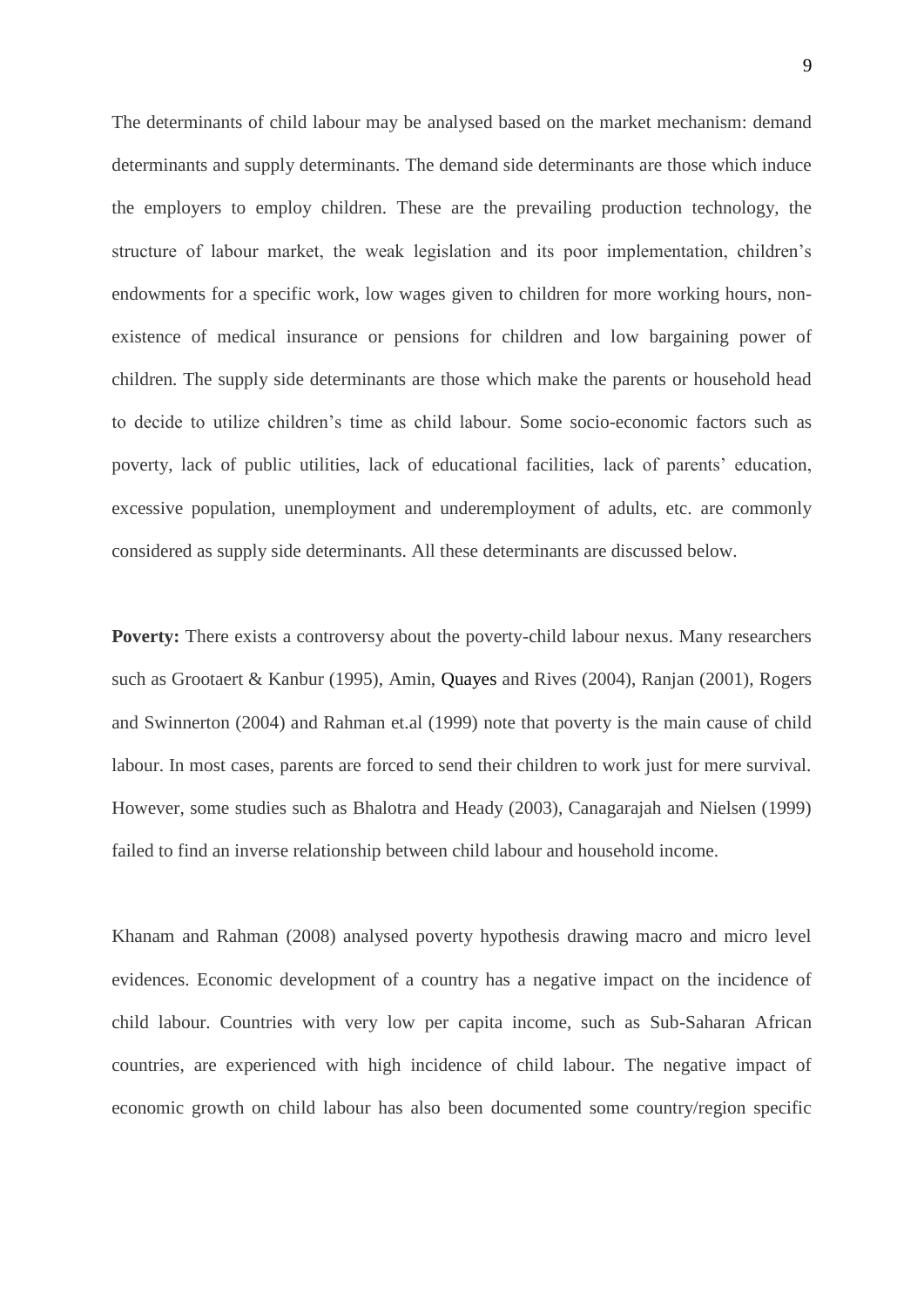studies such as Dessy and Knowles (2001) for Latin America, Basu and Tzannatos (2003) for China, Tzannatos (2003) for Thailand and Edmonds (2001) for Vietnam.

At micro level, household decision making theory explains that child labour exists because of unbearable situation of a household. Non-work of children in an extremely poor household is considered as a 'luxury good' which a family cannot afford. If the adult income is below a certain threshold level, a household will send its children to work. The study of Hazan and Berdugo (2002) also confirms that child labour is a consequence of poverty. Tzannatos (2003) mentions that, intergeneration transmission of a child labour is also widely observed. That is, if parents are silk workers, it is most likely that their children will go for silk work rather than going to school. Under this situation, poverty may not play a *major* role.

**Vulnerability of household:** Cited from Anker (2000), Khan (2003) notes that child labour is prevalent in the most vulnerable families, as these families, because of very low income, cannot cope with the injury or illness of an adult member, disability or death of any parent, unemployment of adult member. Distress and disruption resulting from abandonment or divorce also forces children to work.

**Unequal distribution of income/resources:** Child labour is positively related to higher unequal distribution of income and resources (UNICEF, 1997; Ranjan 2001). Saeed (2000) and Hussain (1985) also confirmed this finding for Pakistan.

**Child's behaviour and schooling performance:** This factor also influences the parental decision with regard to child labour. If a child does not like school and/or does poor results, parents are more likely to put him/her at work rather than at school.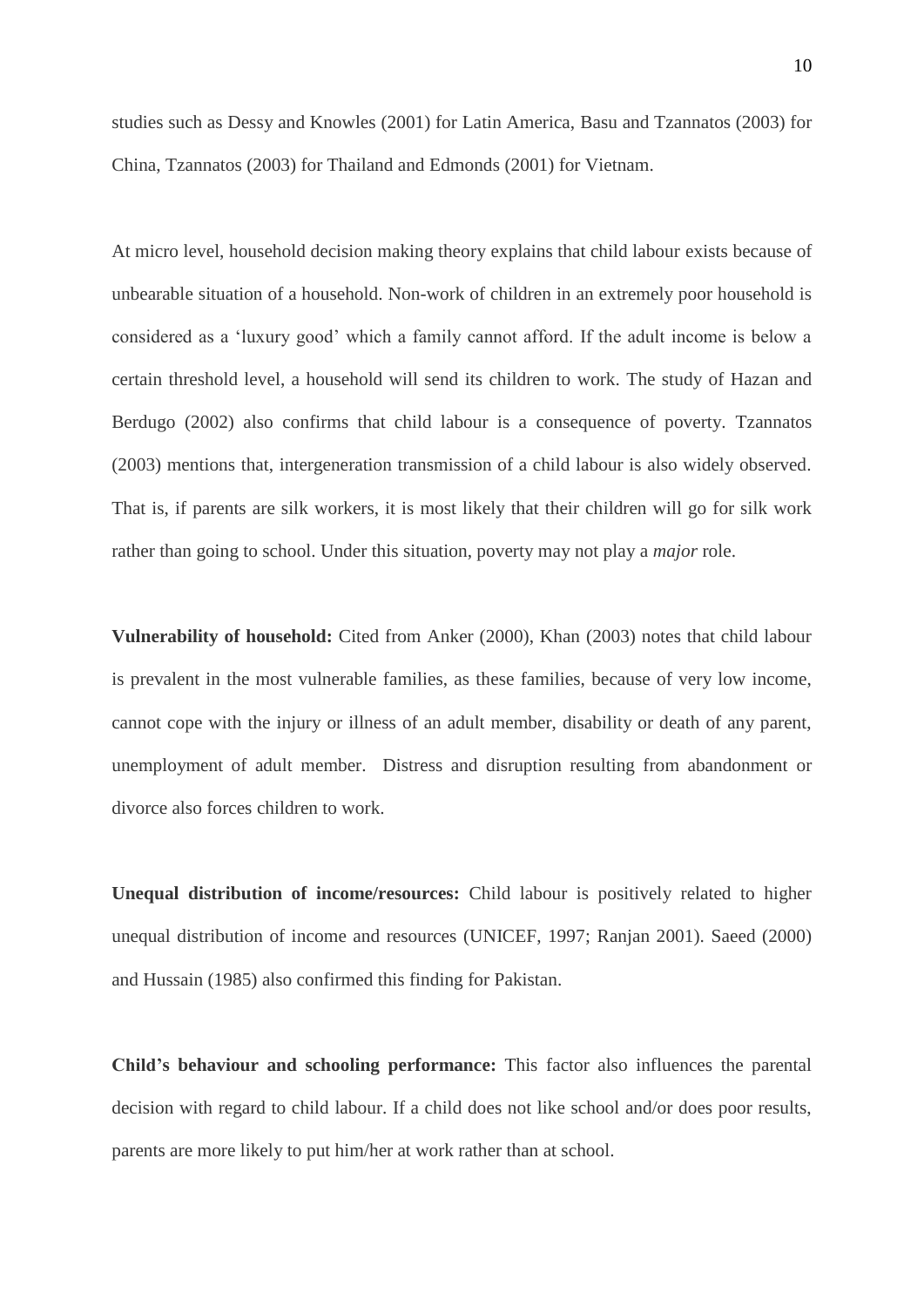**Child's nutrition and health:** Poor health condition of the children contributes to child labour positively. The malnourished children suffer from learning difficulties, and dropout rate is quite high. These dropout children are absorbed by child labour force (Chaudhry and Hamid 1999; Khan, 2003).

**Credit market constraints:** Capital market failure also results in child labour. If households cannot meet educational expenses and are unable to borrow to this end, they send their children to work (Ranjan 2001; Fallon and Tzannatos 1998).

Parents' education: Parents' education plays an important role whether a child will go to school or work. Majority of child labourers belong to illiterate families (Khan 2001). Educated parents are aware of worth of educating their children; illiterate parents consider schooling as wastage of time and money. So there is an inverse relation between parent's education and supply of child labour. Parent's education particularly mother's education is vital to keep a child in school.

**Family size and birth order:** Statistics show that the bigger the family size, the greater the likelihood that the children will work rather than attending school (Khan, 2003). This is because families with large number of children cannot afford schooling costs of all the children; so some children start working to support themselves and their school going siblings. Khanam and Rahman (2007, 2008) notes that older children are more likely to be sent to work than their younger siblings though a few exceptions also exist in the literature. The reasons may be mentioned that earlier-born children could be more productive to command higher wages or be more able to do household work or farming activities because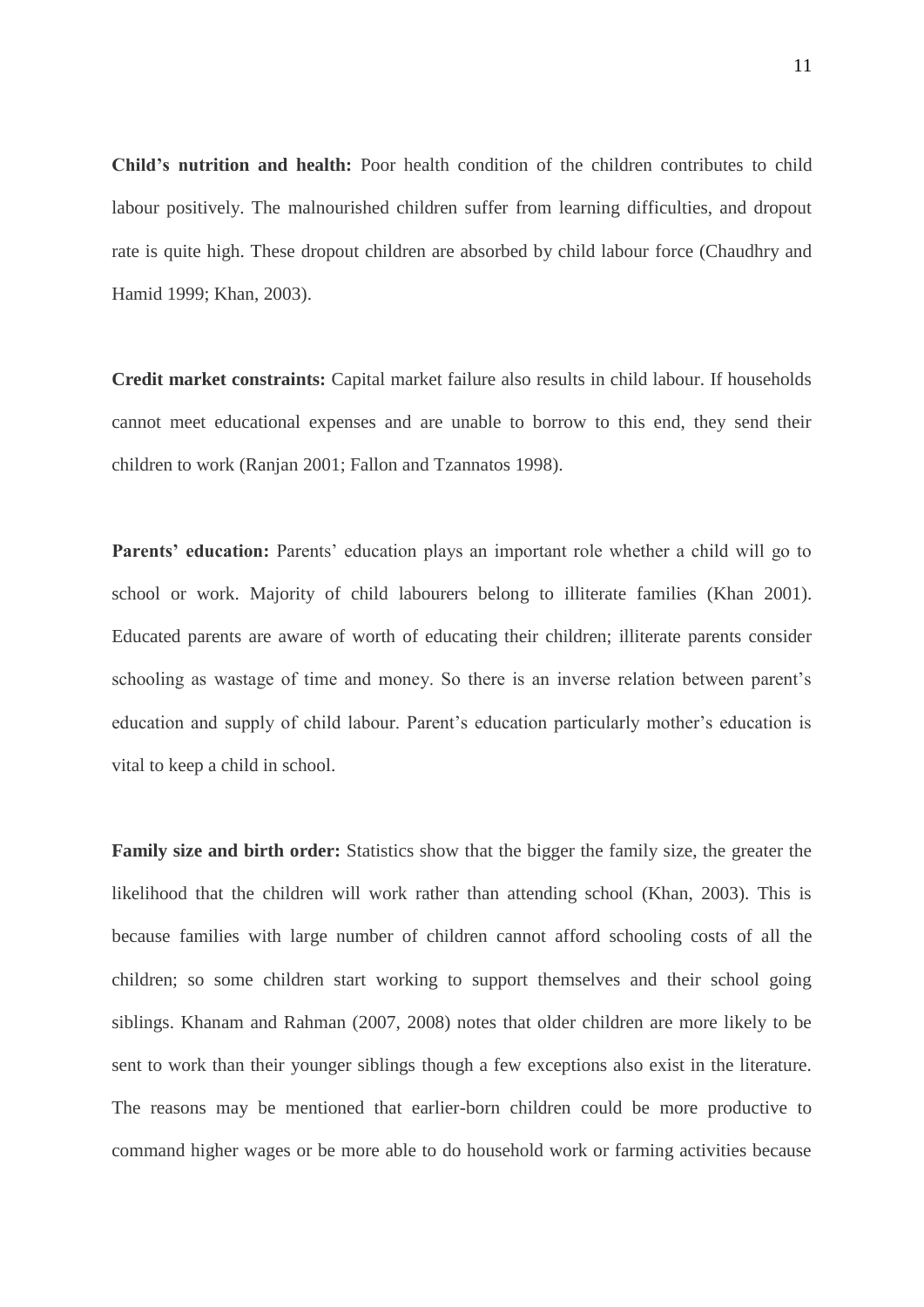of their higher innate abilities. This may induce parents to choose their older children for work. Further, as young family earners, parents may not have sufficient income to send their earlier born to school, as the earning schedule goes up with age.

Among the other determinants, unaffordable schooling costs, unavailability of quality education, availability of work for children, employer's attitudes, demand in family business, remoteness and inappropriate government policy contribute to child labour. Most of the population in developing countries live in rural areas where child labour is more prevalent because of traditional social and cultural norms that easily accept child labour (Neumayer and De Soysa 2005 quoted from Edmonds & Pavcnik 2002 and López-Calva, 2001).

# **IV. Consequences of child labour**

Child labour is considered as an epidemic of the global economy and society. It has many undesirable effects with regard to children's education, mental and physical development. Immature and in experienced child labourers probably never realize the short and long terms risks associated with their work. Their work, in fact, steals their childhood. Sometimes child labourers work long time, and are very often denied a basic school education, normal play time, social interaction, personal development and love and emotional support from their family. The society and economy as a whole are also affected because of child labour. Some important consequences are noted below.

**Damaged physical, mental or social development:** Child labour adversely affects physical, mental or social development of children. Because of poverty they are already suffer from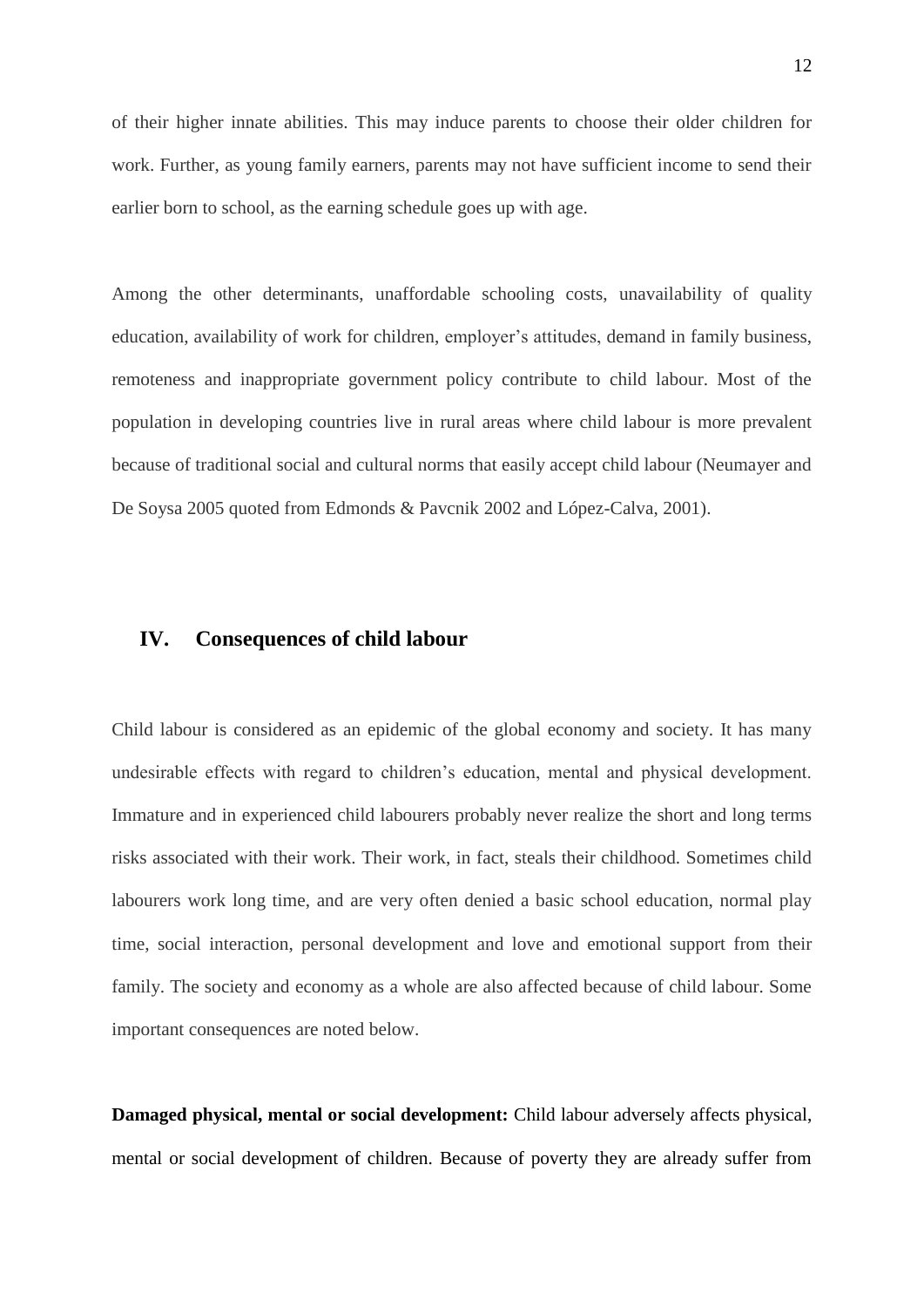malnutrition. With this physical weakness, if they do physically strenuous activities, this may lead to stunted growth. Child labourers tend to be shorter and lighter than non-working children. This growth deficiency also impacts on their adult life. Because of accidents at work some children have even lost their vital organs and thus been handicapped for the rest of their lives. BBS (2003) reports that out of 7.4 million working children about 0.6 million or 7.6 percent got hurt or sick due to their work in Bangladesh. Some children even die. In Bangladesh, ten children earning around \$11 per month burned to death in a garment factory in November 2000.

Also very often children are abused in their work place which makes them emotionally weak. As they do not have sufficient time to play with peers, proper socialisation is actually lacking; lack of education hampers intellectual and mental development. Their self-esteem and required activities are always compromised which very often leads them to live in poverty (ICCLE, 2005).

**Intergenerational poverty:** Child labour continues inter-generational poverty. It is observed that the parents of child labourers were child labourers themselves; they grew up as semiskilled, illiterate or semi-illiterate, unemployed or underemployed adults. They are poor, and their poverty forced them to send their children to work prematurely which jeopardizes the future of their children to grow up as an educated and skilled person.

**Effects on educational achievement:** Child work adversely affects children's educational achievement at school. The children who work and attend school are generally observed with lower attendance rate and poor academic performances. BBS (2003) reports that 2.5 percent of child labourers attend school in Bangladesh, of which 68.3 percent noted that their work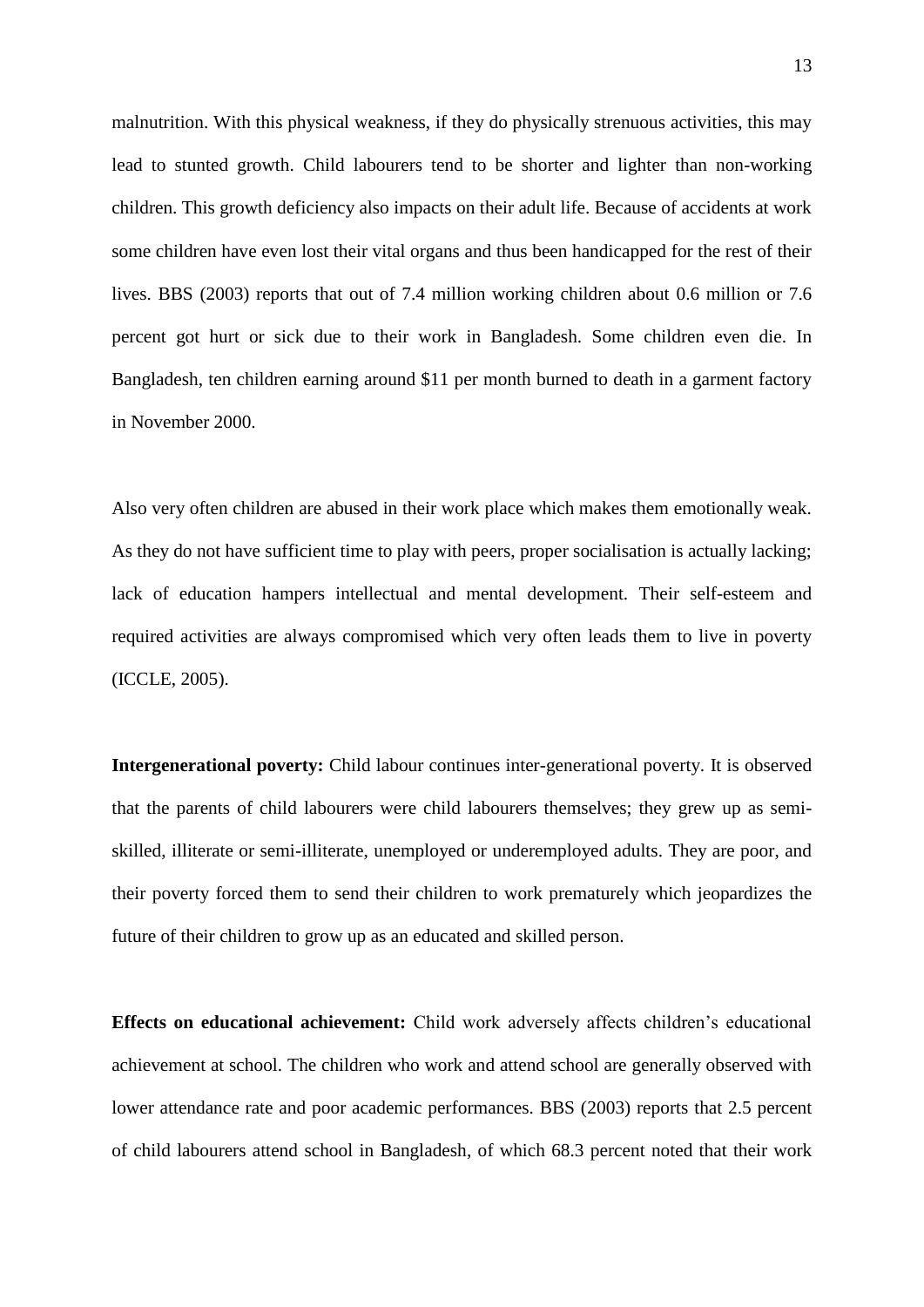affect their regular school attendance and studies. The literacy rate of the non-child labourers was significantly higher than that of child labourers (62.1 percent versus 52.1 percent). The study of Heady (2000) on Ghana also revealed that child work had a substantial negative effect on learning achievement in the key areas of reading and mathematics. This may be because of, as the author mentioned, exhaustion or because of a diversion of interest away from academic concerns.

**Adult unemployment and reduced bargaining power:** Employers prefer to hire children as a cheap source of labour, and children are easy to manage because they are more obedient and less aware of their rights than adults. Children very hardly protect against the employers decisions with regard to wages, working hours and work environment. As children substitute some of adults' work, adult unemployment increases; this, in turn, reduces the ability of adults to bargain for fair wages. As a result, overall wage rate decreases.

In the literature, parallel growth of child labour and adult unemployment is evident. For example, in October 2004, the number of unemployed persons in the Philippines was recorded at 3.9 million, and the number of working children was also nearly 4 million. This reflects that there is a close correlation between the prevalence of child labour and adult unemployment (ICCLE, 2005).

**Children and household well-being:** It is argued that some positive benefits of child labour may also be realized. Child labourers can gain some human capital from their workplace experience such as vocational training, learning by doing, the potential for making contacts, learning job market strategies, etc. Sometimes, child labour is the only way to finance a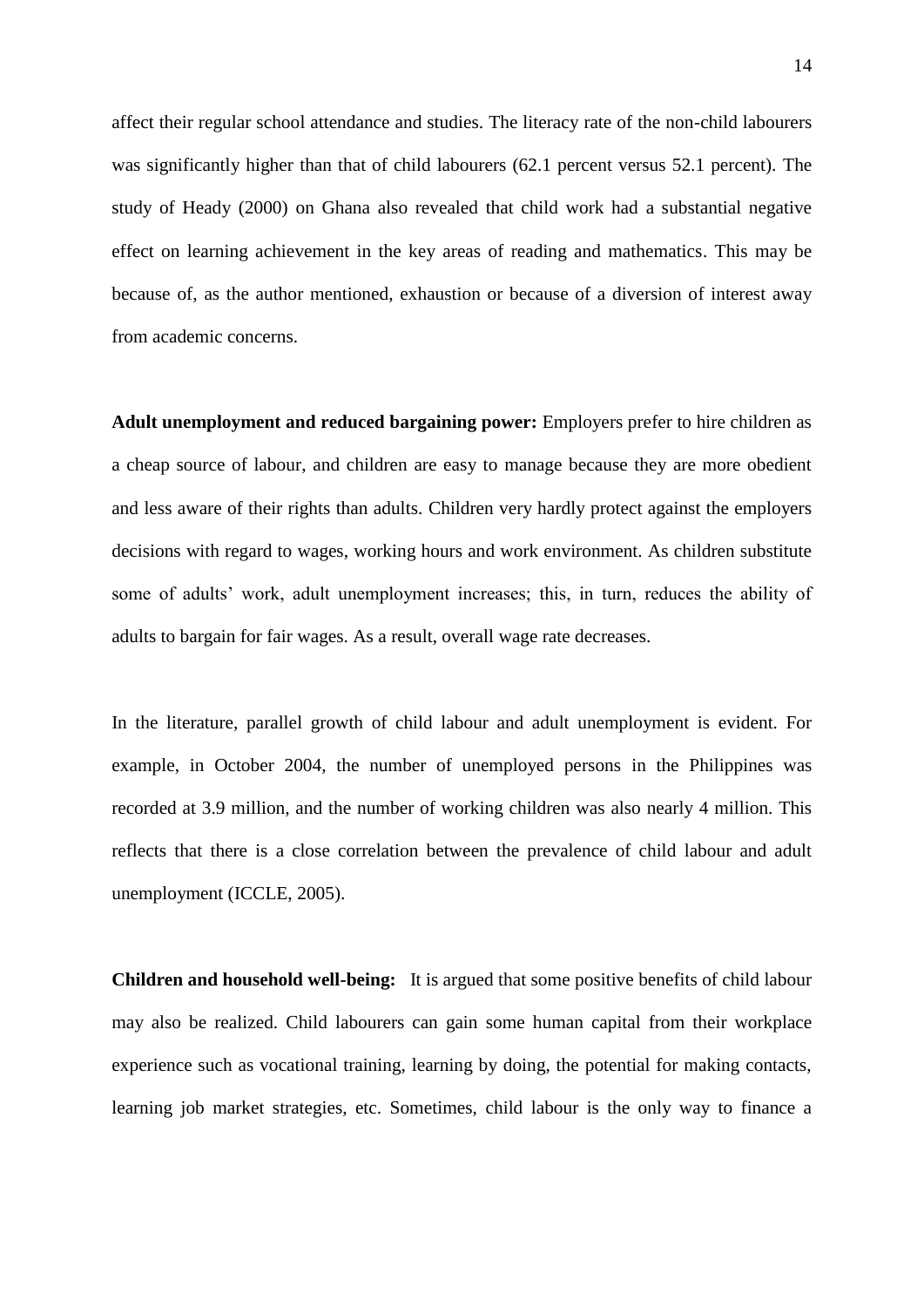child's education, which, in turn, could bring better outcomes for older child (Emerson and Souza, 2007; Horn 1994; Akabayashi and Psacharopoulos, 1999).

Child labour has also an effect on household well-being. For example, BBS (2003) reported that 68.9 percent parents in Bangladesh opined that the living standard of their household would decrease if the children stop working. About 7.9 percent parents in rural areas expressed their concern that it would be difficult for them to survive if their children stop working. About 2.6 percent parents in urban areas and 2.4 percent parents in rural areas pointed out that unless their children did not work, it would be difficult for them to run family businesses.

# **V. The effects of globalisation on child labour**

Globalisation is a popular but controversial issue. The term refers to the increasing interdependence of world economies as a result of the growing scale of cross-border trade of commodities and services, increased international labour movement, flow of international capital and wide and rapid spread of technologies. Continuing expansion and mutual integration of market frontiers are reflected by economic globalisation (Shangquan, 2000).

Although a significant body of literature exists on the economics of child labour, analyses of international economics of child labour are relatively few (Dinopoulos and Zhao 2007). A few studies have been conducted recently that generally discuss the effects of globalisation on child labour based on global or country-specific data (e.g. Davies and Voy 2009, Edmonds and Pavcnik 2005, Neumayer and De Soysa, 2005, Kis-Katos, 2007, Dinopoulos and Zhao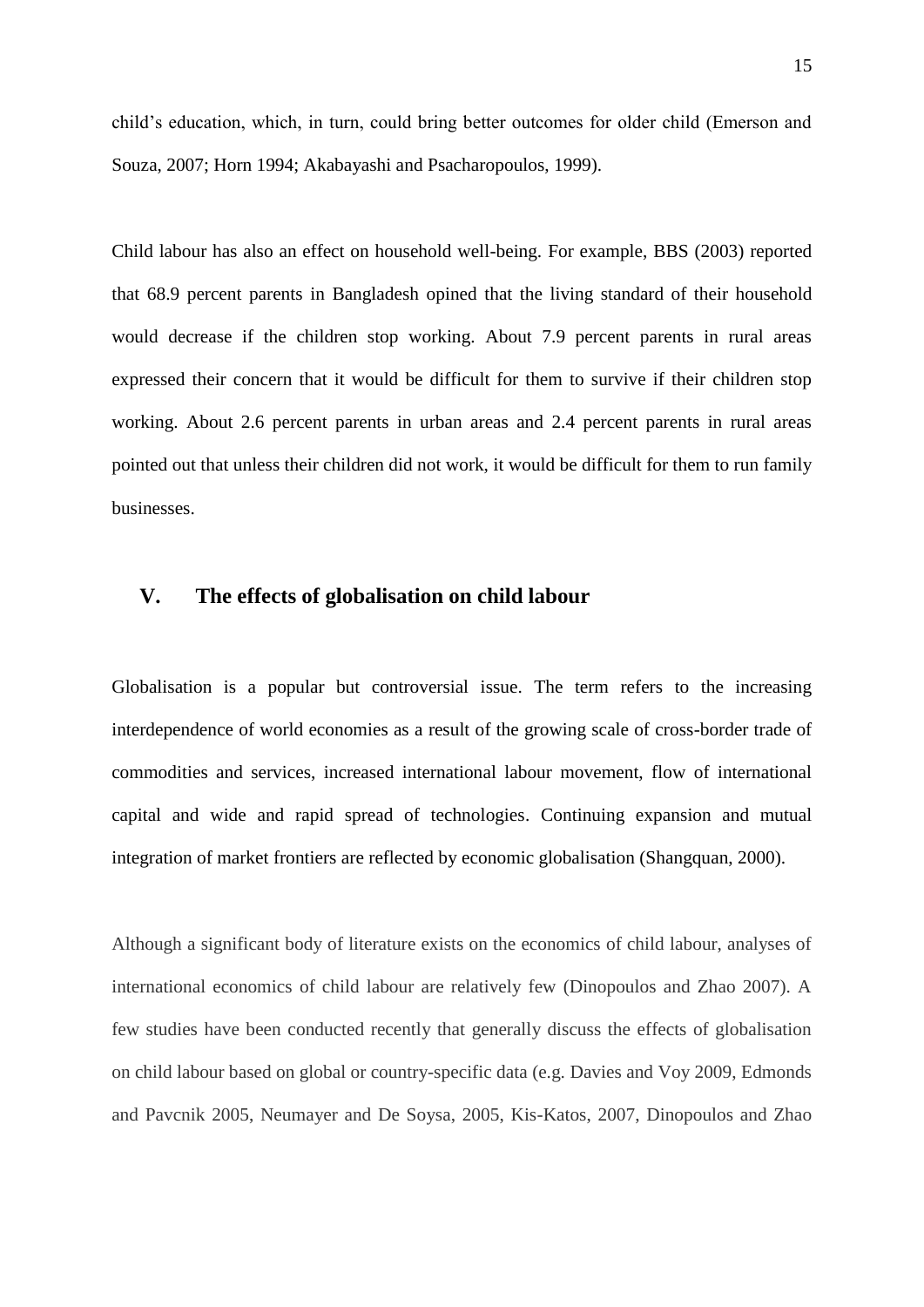2007), but researchers are divided over the effects of globalisation on the incidence of child labour.

#### **Theoretical arguments surrounding globalisation and child labour**

Neumayer and De Soysa (2005) mention that theory itself is ambiguous with regard to the effects of globalisation on child labour. By the term 'globalisation' we mean the increased trade openness and access of foreign direct investment (FDI). Both variables may have positive and negative effects on child labour.

### *Globalisation increases child labour*

Developing countries are abundant in unskilled labour. Grootaert & Kanbur (1995) argue that trade liberalisation or globalisation is likely to increase the relative rate of return to unskilled labour, thus reducing the incentive to invest in skills and education. As child labour is also unskilled labour, trade liberalisation increases the returns to child labour that induce the increased supply of child labour. This is known as substitution effect of trade liberalisation.

One may argue that trade openness may not increase the demand for child labour as most of these children are working mainly in the non-tradeable sector, and the ratio of working children in the export sector is very small; in fact, child labour may reduce if children work in import competing sectors. However, citing Maskus (1997), Neumayer and De Soysa (2005) argue that increased trade can still lead to an increased child labour incidence as long as the sector (formal or informal) of working children supplies inputs to the export sector.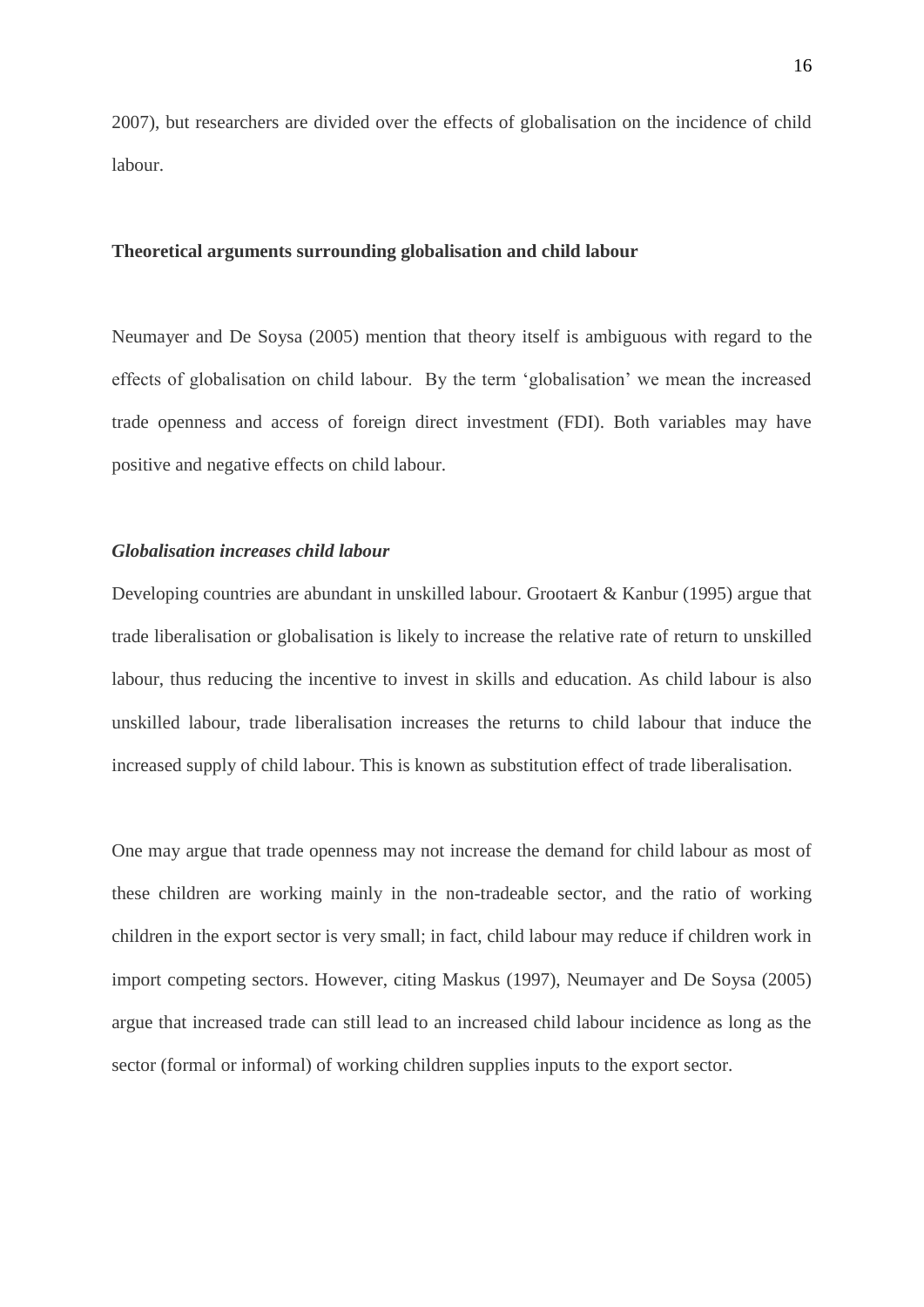It is also argued that free trade induces a country to lower production costs to be price competitive in international markets over others. The use of a higher extent of child labour could cut costs, and all countries may have a tendency to achieve this objective. Therefore increased trade openness and FDI could bring about more child labour worldwide (Neumayer and De Soysa 2005).

#### *Globalisation decreases child labour*

As mentioned earlier, trade liberalisation increases the relative rate of return / income of unskilled labour. If child leisure and child education are assumed normal goods for parents, this income effect, as opposed to substitution effect, will be positive thus reducing the child labour as a result of globalisation / trade liberalisation. Becker (1997) argues that investment in education and skills must occur for economic growth and long-term competitiveness internationally. So countries have an incentive to have lower child labour as a result of trade openness.

Neumayer and De Soysa (2005) also argue, quoting from Ranjan (2001), Jafarey & Lahiri (2002), that the more open countries are likely to have lower interest rates and thus better access to credit. As a result, the opportunity cost of education is lower that tends to reduce child labour. Furthermore, an open economy is less likely to protect the traditional culture and institutional framework that encourage child labour.

To the foreign investors, other factors such as market size and market growth, the law and order situation, political stability, good infrastructure, high labour skills, honest and corruption-free government and transparent policy are also equally or more important than low wages with regard to any investment decision (Neumayer and De Soysa 2005, quoted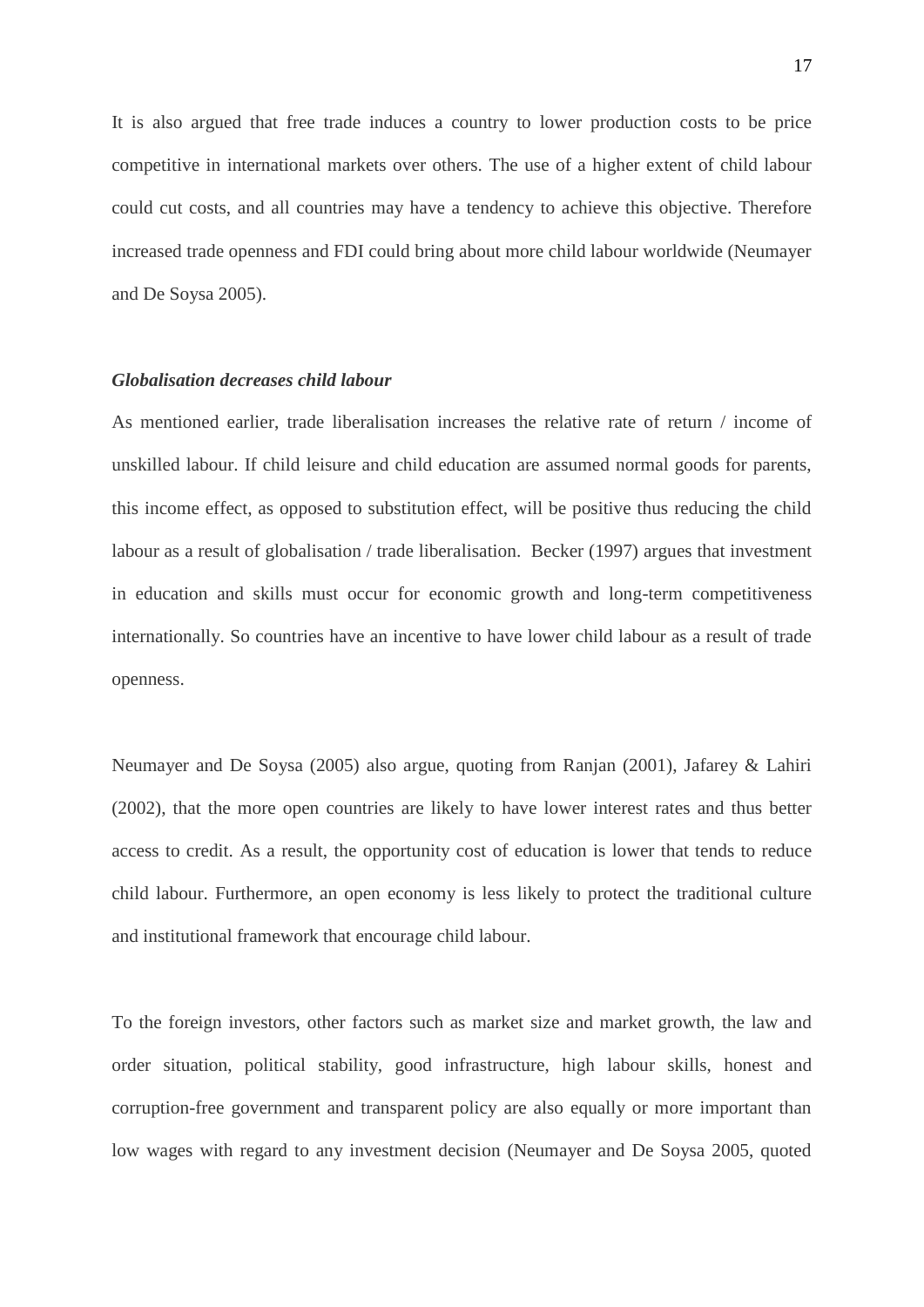from Kucera, 2001, 2002; Noorbakhsh, Paloni, & Youssef, 2001). So it may be that FDI is negatively related to child labour. As FDI spurs economic growth, it will indirectly reduce child labour.

Proponents of globalization also argue that multinational corporations always employ more skilled workers in developing countries, and they always pay higher than average wages. If this is the case, increased FDI as a result of globalisation will lower the relative wage of unskilled workers and children which in turn would reduce child labour and induce more schooling (Davies and Voy, 2009).

Rich countries has the ability to influence the policies of poor countries, and globalisation increases this ability, as developing countries integrate into the world economy and increasingly rely on developed countries to sell their products (e.g. almost 100% of Bangladesh garments exports go to North America and EU). Therefore, rich countries can use the threat of trade sanctions (like Harkin's Bill-The Child labour Deterrence Act 1993 in the U.S.) to adopt and execute policies that would curtail child labour.

#### *Review of empirical evidence*

The empirical evidence on the relationship between globalisation and child labour is not uniform. Based on cross sectional studies Shelburne (2001) and Neumayer and De Soysa (2005) found a negative correlation between trade openness and child labour. Contrastingly, Cigno et al (2002) found no significant robust effects of trade openness on child labour based on a study of smaller panel of developing countries. Using an instrumental variable estimation, Edmonds and Pavcnik (2004) found that negative association between child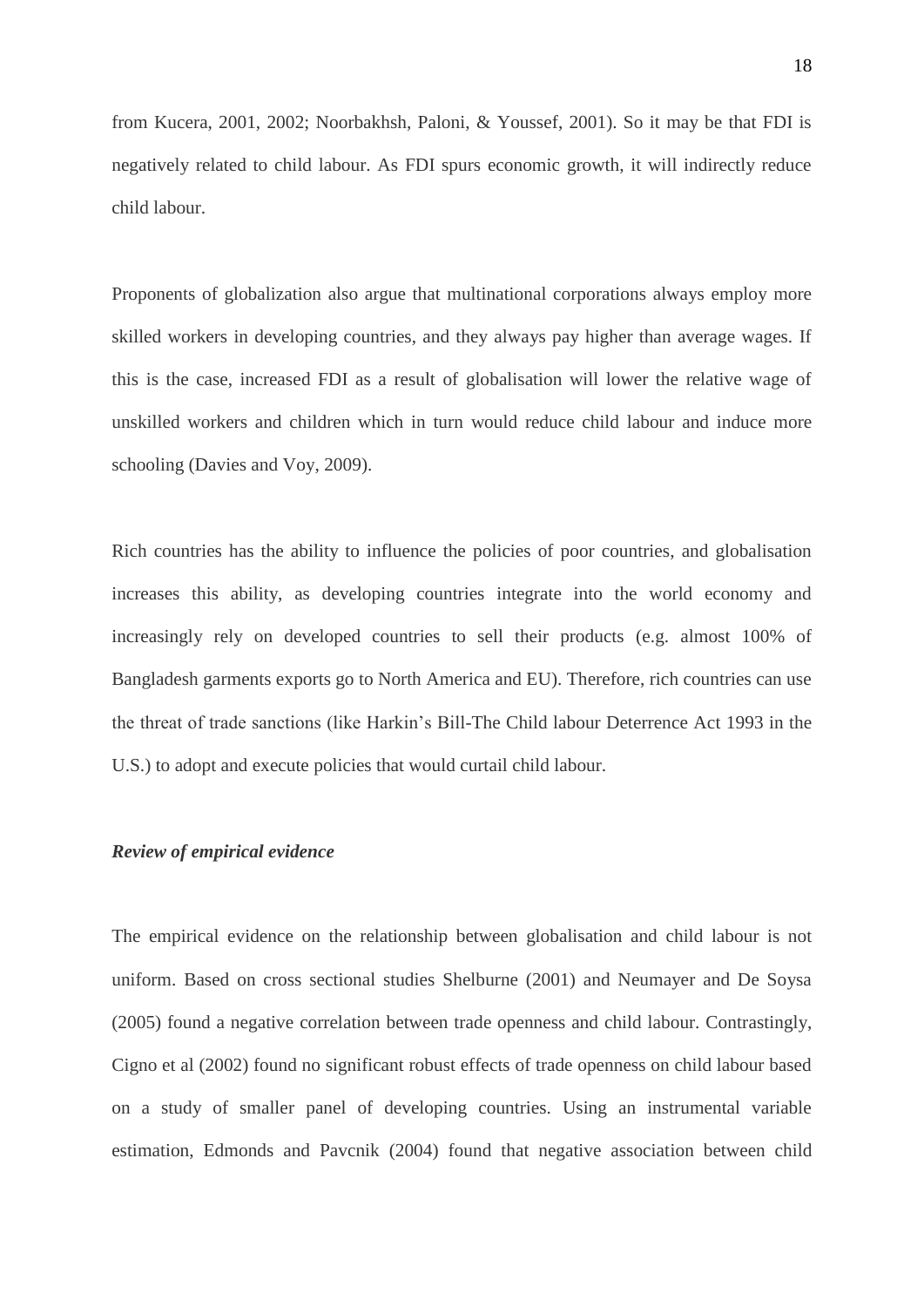labour and openness was only visible if the income variable was not included in the model. Their conclusion was that the only channel through which trade openness might lower child labour is through raising per capita GDP. Based on 1995 data for 145 countries, Davies and Voy (2009) also confirmed that the impact of FDI and trade on child labour, if any, was an increase in income.

Kis-Katos (2007) notes that studies based on micro empirical data show differing effects of trade liberalisation on child labour across countries. In the case of Vietnam, Edmonds and Pavcnik (2005) found a favourable income effect because trade liberalisation in turn reduces child labour. On the contrary, Edmond et al (2005) showed that in the provinces of India where there were massive tariff cuts owing to their industrial employment structure, child labour decreased less.

The preceding discussion clearly indicates that the effects of globalisation / trade liberalisation on child labour remain mainly an empirical issue as theoretically they are ambiguous. These must be investigated in the context of a group of countries or region where child labour is mostly visible, considering other socio-economic aspects. Since child labour mainly exists in developing countries, research on this issue should be devoted in the context of developing countries only. But data constraints on many developing countries make the universally acceptable empirical work on child labour-globalisation nexus almost impossible.

### **VI. Conclusion**

Though a decreasing trend is observed officially, child labour is still prevalent in developing countries to a great extent. The problem is far from over, as child labour is considered as an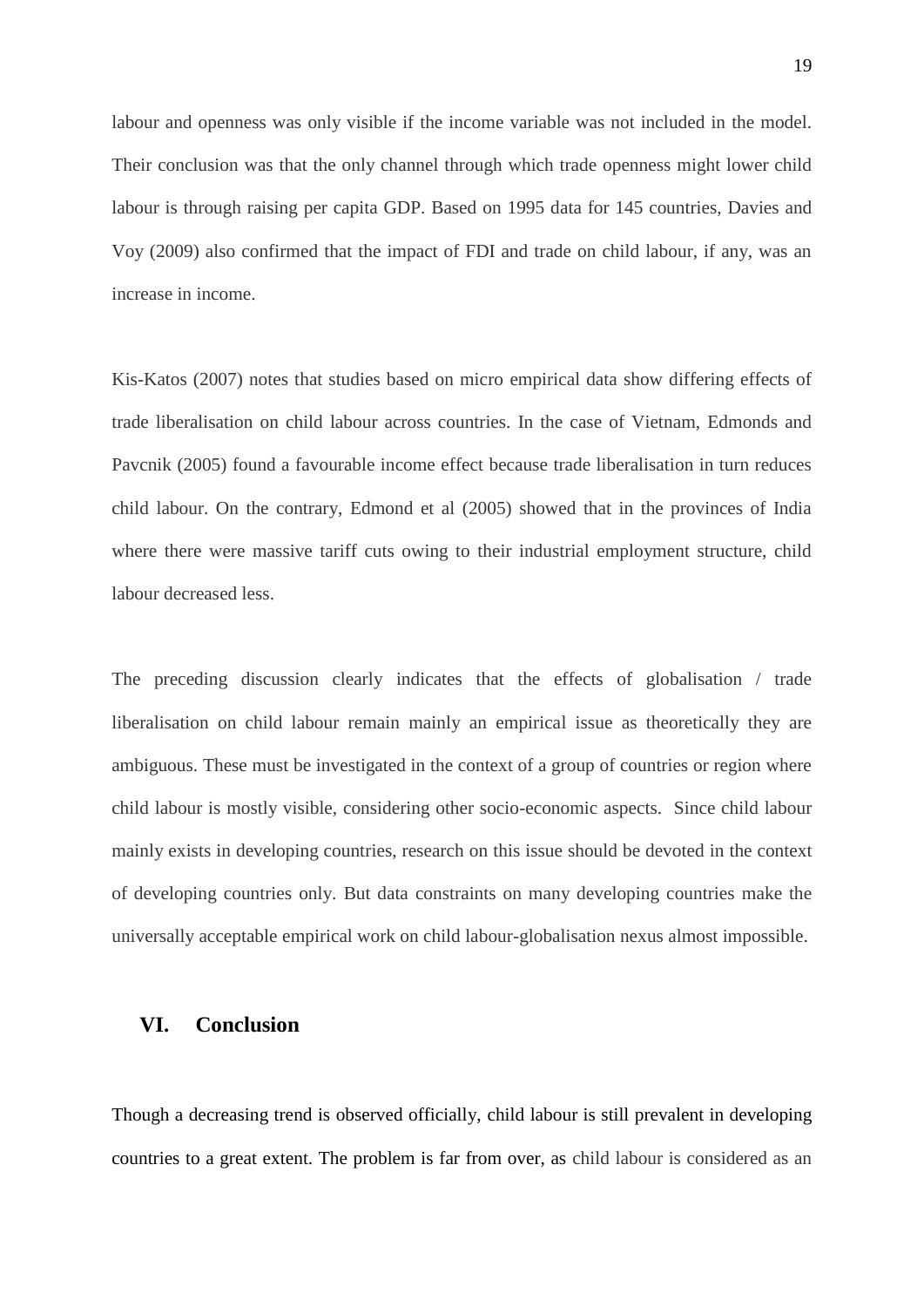epidemic of the global economy. The world must get rid of it eventually. That is why child labour is still a high research and policy priority issue worldwide.

This study highlights the extent and current trend of the global child labour. The global child labour aged 5-17 is 215 million, which is still alarming. Though child labourer in the age group 5-14 years decreased, child labourers in the age group 15-17 years increased by 10 million over the four years (2004-2008). The number of children aged 15-17 years in hazardous work is increased by 10.5 million, an increase of 2.5 percent incidence.

Asia-Pacific region is child labour abundant region- responsible for 52.83 percent global child labour. South Asia is a home for the largest number of child labourers. Africa has the greatest incidence of child labour: 25.3 percent of children are working. Most of the global child labourers, 60 percent, are engaged in agriculture; the majority of child labourers, 68 percent, are unpaid family workers. More boys are employed in agriculture and industry, and more girls are employed in service sector.

There are pull (demand side) and push (supply side) factors that are responsible for child labour. Among these factors majority of studies document that poverty is the main factor that causes child labour although a few studies fail to establish this link. Among the other factors unequal distribution of income, parents' education, credit market constraints, schooling performance, child's nutrition and health status, family size and birth order, higher schooling costs, lack of quality education, employer's attitude, inappropriate government policy, etc. are notable.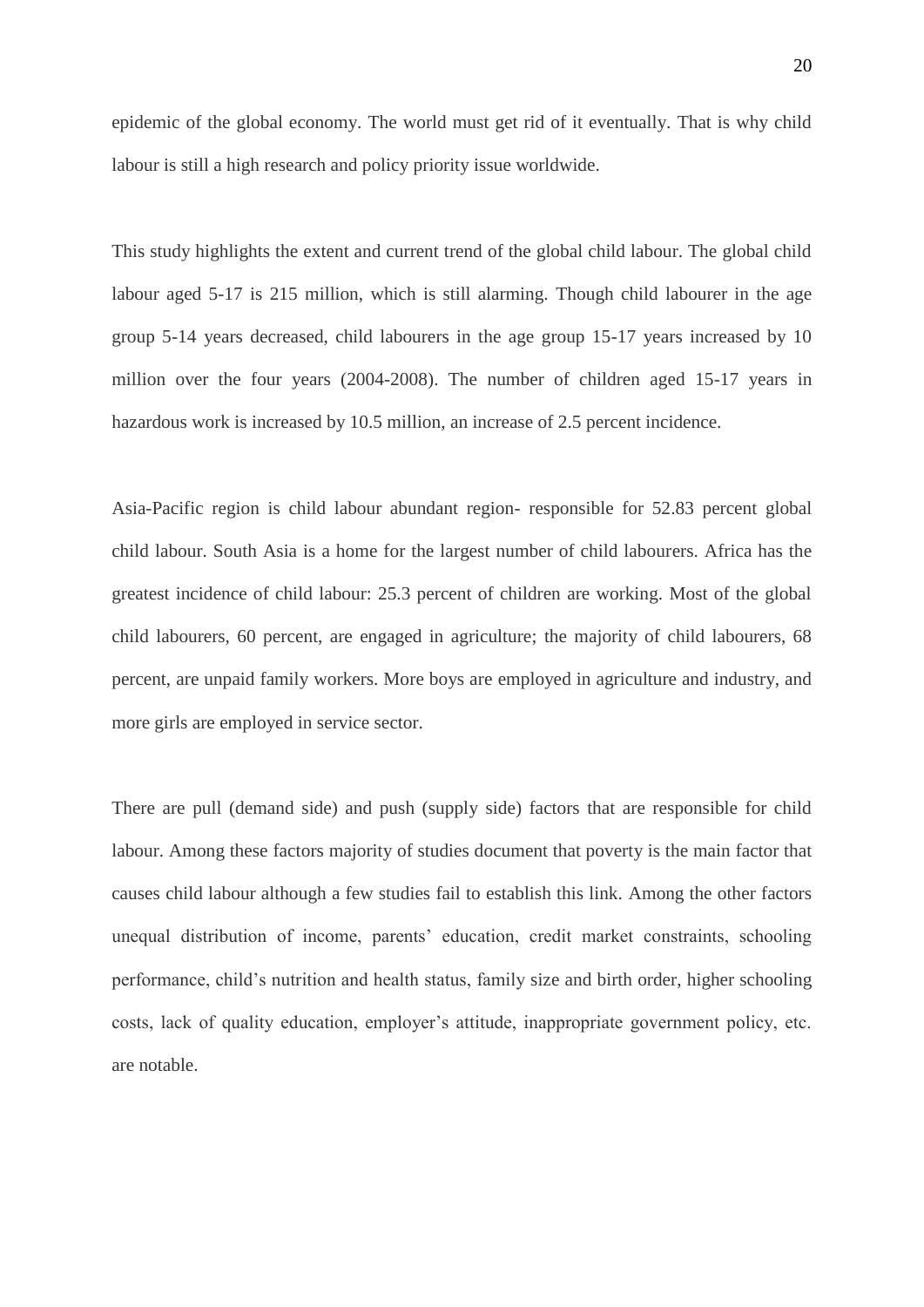The consequences of child labour are detrimental for children, families, global society and economy. Child labour prevents physical and mental growth and social development of children. Some works are so risky that children sometimes lose their vital organs even their lives. Child labour generates intergenerational poverty; it has adverse effects on educational outcomes, adult employment, adult earnings and bargaining power of adult workers. Household well-being is also directly and indirectly affected by child labour.

The effects of globalisation on child labour are interesting, but not beyond the controversy. Studies are limited on this topic though substantial literature exists on child labour. This study reveals that theoretical arguments could be made on both sides: *globalisation increases child labour* and *globalisation decreases child labour*. The empirical evidences on different countries and regions also give us mixed results with regard to child labour-globalisation nexus. The actual effects probably depend on country/region specific other socio-economic factors and government policies.

Child labour cannot be eliminated overnight as its root is grounded to socio-economic and cultural aspects of the countries and regions. However, attempts must be made to reduce the incidence of child labour at a faster rate with an ultimate aim to entirely eliminate it from the society within the shortest possible time. To this end a combination of policy tools must be adopted in a concerted way that can help alter family and firm decision making regarding child labour. A policy response that targets a single dimension of child labour will not be efficient or even effective. Improved and quality educational opportunities with possible minimum costs, introduction/continuation of targeted subsidies for poor school going children, job oriented school curriculum, compulsory education up to grade-10, appropriate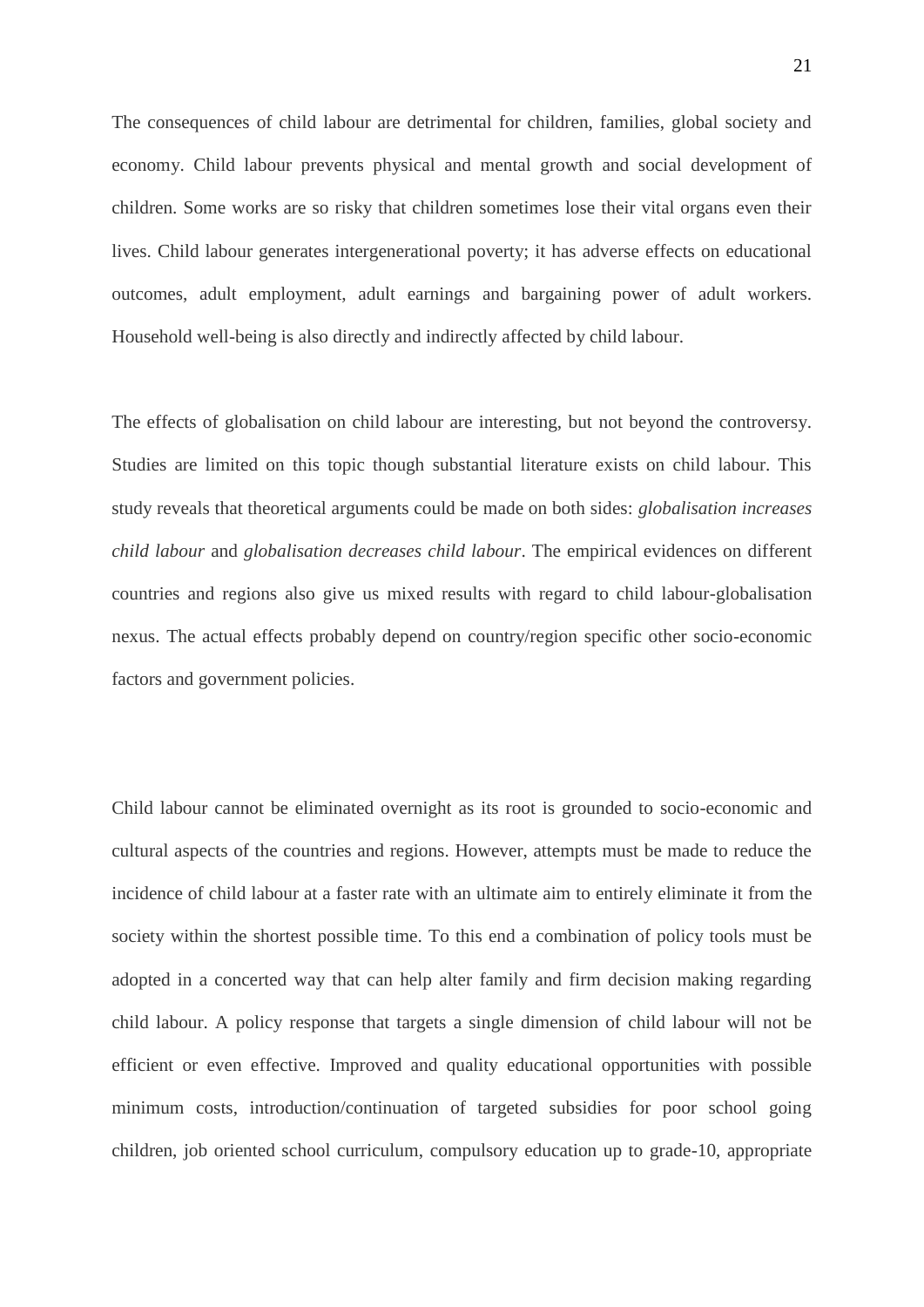logistic supports for school going children, increased inflow of child-displacing technologies from industrial countries, more efficient capital and labour markets should be considered as a package of policy tools. All aspects of the problem must be taken into account in the efforts of eliminating child labour. Policies to reduce overall poverty should also be taken seriously. Developed countries must help developing countries in the efforts of poverty reduction which will, in turn, help reduce child labour. Trade sanction is not a desirable policy as it will aggravate the hardship of working children and their families.

## **References:**

Akabayashi, H. and Psacharopolous, G. (1999) 'The Trade-off Between Child Labor and Human Capital Formation: A Tanzanian Case Study,' *Journal of Development Studies*, v. 35, June.

Amin, S., Quayes , M. S., Rives, J. M. (2004). 'Poverty and Other Determinants of Child Labor in Bangladesh', *Southern Economic Journal*, Vol. 70.

Anker, Richard. (2000). *Conceptual and research frameworks for the economics of child labour and*

*its elimination* . Geneva, ILO/IPEC.

Arat, Z.F. (2002) 'Analyzing child labour as a human rights issue: its causes, aggravating policies, and alternative proposals. *Human Rights Quarterly*, 24: 177-204.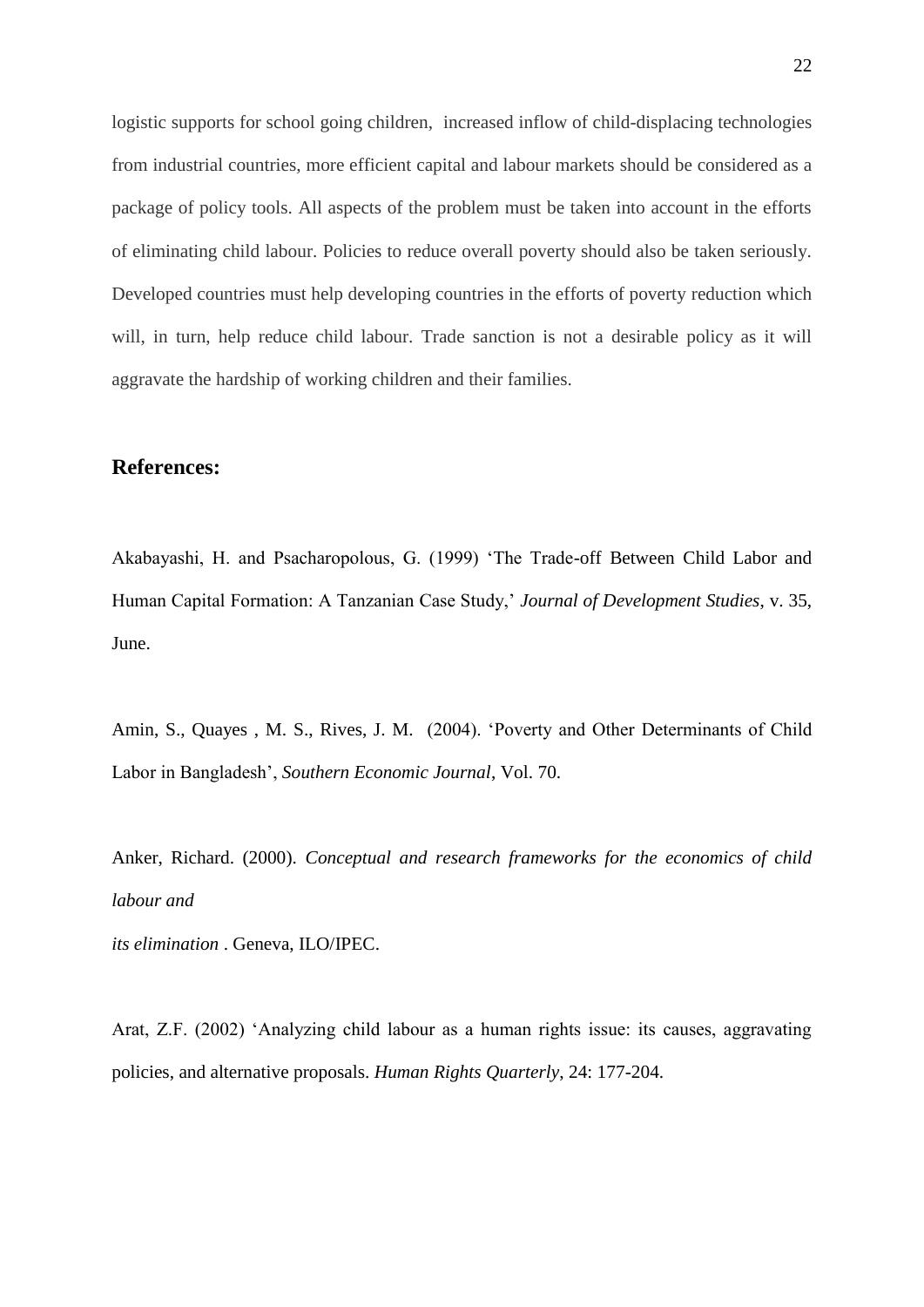[Basu,](http://wber.oxfordjournals.org/search?author1=Kaushik+Basu&sortspec=date&submit=Submit) K. and [Tzannatos](http://wber.oxfordjournals.org/search?author1=Zafiris+Tzannatos&sortspec=date&submit=Submit) , Z. (2003) 'The Global Child Labor Problem: What Do We Know and What Can We Do?' *[World Bank Economic Review](http://wber.oxfordjournals.org/)* , [Volume 17,](http://wber.oxfordjournals.org/content/17/2.toc) Issue 2, pp. 147-173.

BBS. (2003). *Report on National Child Labour Survey 2002-2003*, Bangladesh Bureau of Statistics, Planning Division, Ministry of Planning, Government of Bangladesh, Chapter VII.

Bhalotra, S. and Heady, C. 2003. ['Child Farm Labor: The Wealth Paradox,](http://ideas.repec.org/a/oup/wbecrv/v17y2003i2p197-227.html)' *[World Bank](http://ideas.repec.org/s/oup/wbecrv.html)  [Economic Review,](http://ideas.repec.org/s/oup/wbecrv.html)* Oxford University Press, vol. 17(2), pages 197-227, December.

Becker, G.S. (1997) 'Is there any way to stop child labour abuses?' *Business Week*, 12: 2.

Canagarajah, S. and Nielsen, H. S. (1999). ['Child labor and schooling in Africa : a](http://ideas.repec.org/p/wbk/hdnspu/20456.html)  [comparative study,](http://ideas.repec.org/p/wbk/hdnspu/20456.html)' *[Social Protection Discussion Papers](http://ideas.repec.org/s/wbk/hdnspu.html)* 20456, The World Bank.

Chaudhry, M.A and Hamid, A. (1999) *Human Resource Development and Management in Pakistan*, Feroz Sons (Pvt) Limited, Lahore.

Cigno, A., Rosati, F. C. and Guarcello, L. (2002) 'Does globalisation increase child labour?' *World Development*, 30: 1579-1589.

Cigno, A., Rosati, F.C. and Tzannatos, Z. (2001) *Handbook of Child Labour*, The World Bank, Washington, D.C.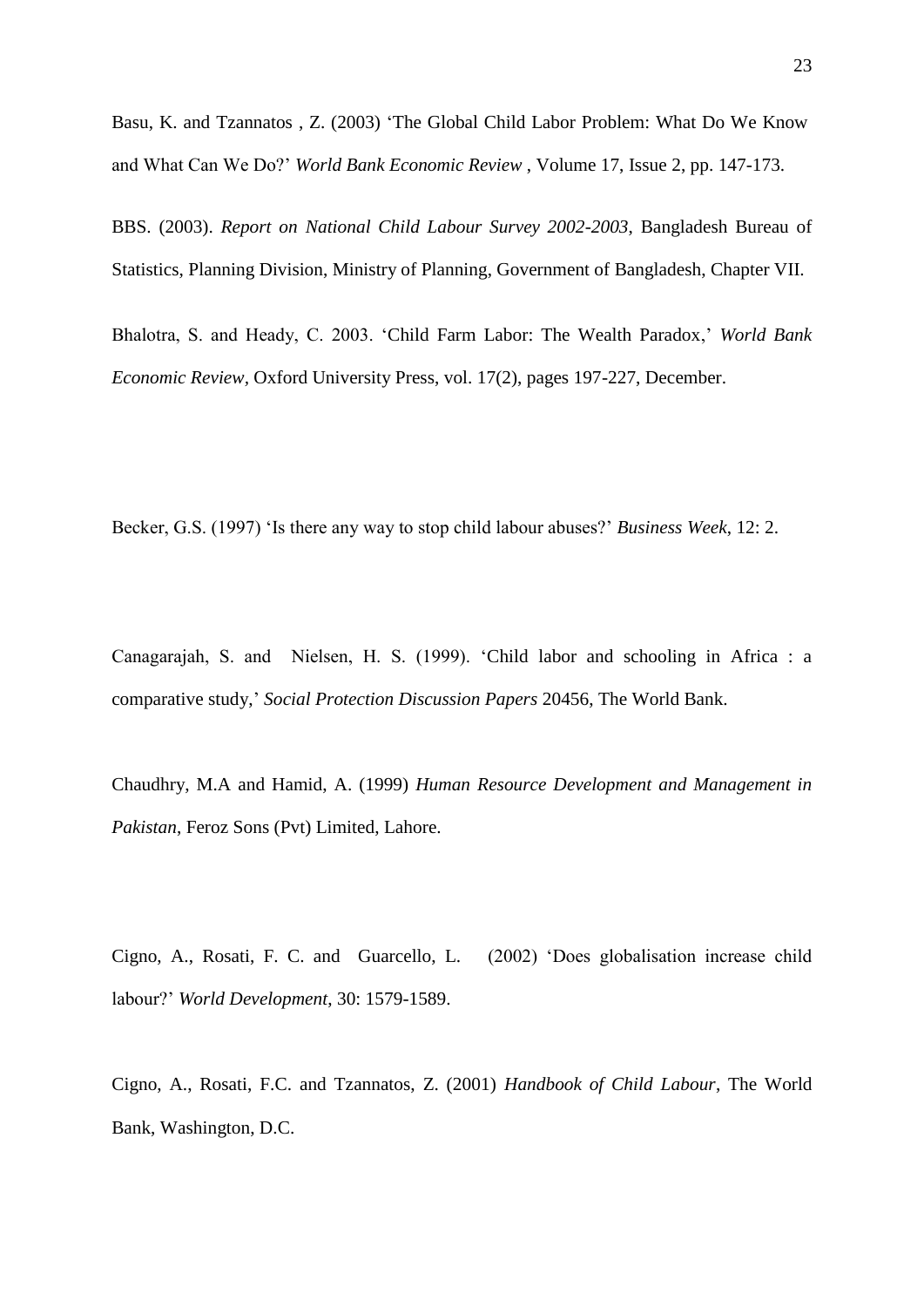Davies, R.B. and Voy, A. (2009) 'The Effect of FDI on child labour', *Journal of Development Economics,* 88: 59-66.

Dessy, S. and Knowles, J. (2001). ['Why is Child Labor Illegal?,](http://ideas.repec.org/p/lvl/laeccr/0110.html)' [Cahiers de recherche](http://ideas.repec.org/s/lvl/laeccr.html) 0110, Université Laval - Département d'économique.

Dinopoulos, E. and Zhao, L. (2007) 'Child labour and globalisation', *Journal of labour Economics,* Vol. 25: 553-79.

Edmonds, E. (2001). 'Will Child Labor Decline with Improvements in Living Standards?' Dartmouth College Mimeo.

Edmonds, E., Pavcnik, N. and Topalova, P. (2005) 'Trade liberalisation, child labour, and schooling: evidence from India', *Working Paper*, NBER, IMF.

Edmonds, E.V. and Pavcnik, N (2005) 'The effect of trade liberalization on child labour', *Journal of International Economics*, 65: 401- 419.

Edmonds, E.V. and Pavcnik, N (2004) 'International trade and child labour: cross-country evidence, *Working Paper* 10317. Cambridge, M.A. National Bureau of Economic Research.

Edmonds, E.V. & Pavcnik, N. (2002) 'Does Globalisation increase child labour? Evidence from Vietnam', *Working Paper 8760*, Cambridge, M.A: National Bureau of Economic Research.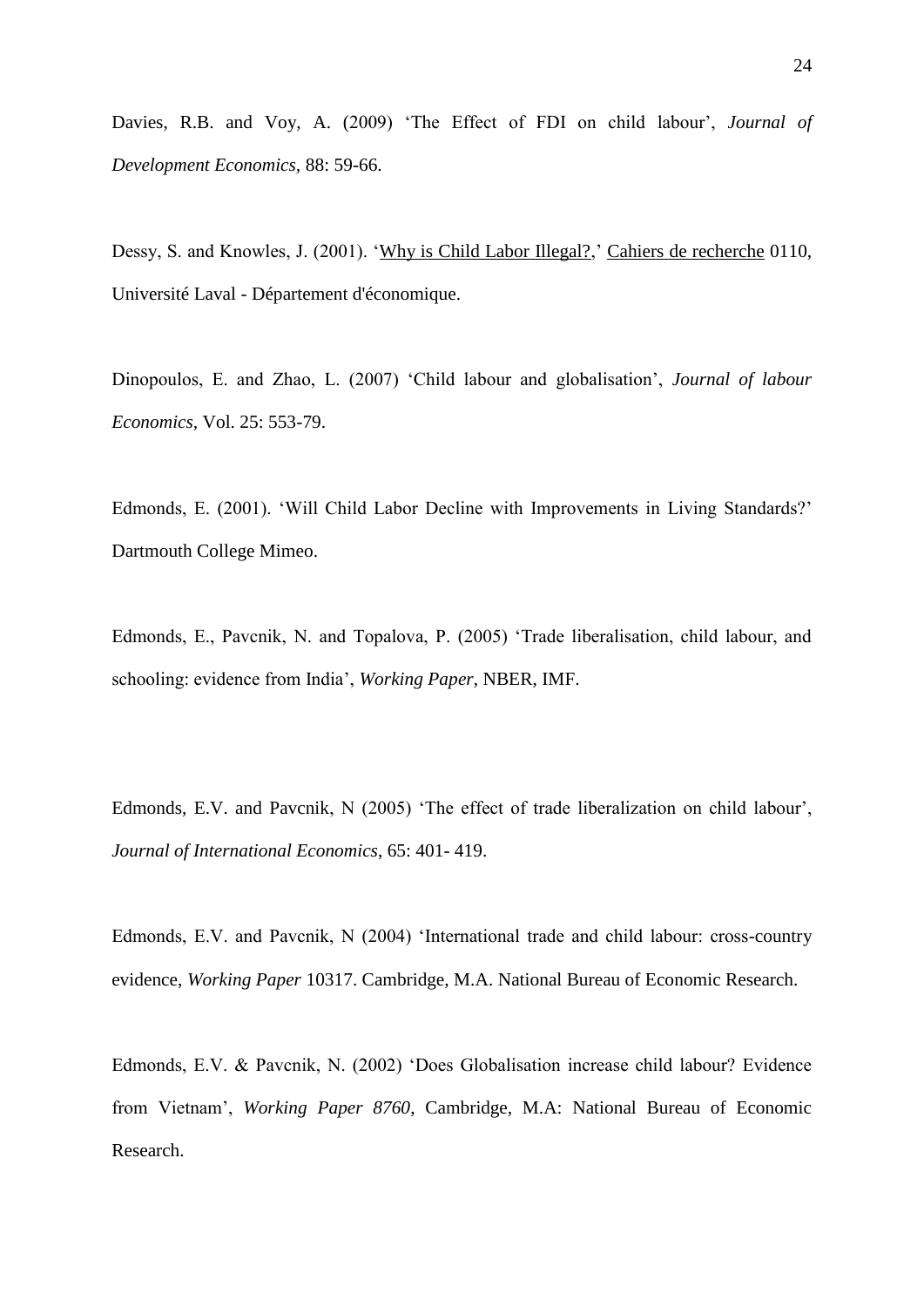Emerson, P.M. and Souza. A.P. (2007) 'Is Child Labor Harmful? The Impact of Working as a Child on Adult Earnings', IZA Discussion Paper, No 3027, The Institute for the Study of Labour (IZA), Bonn.

Fallon, P., Tzannatos, Z., (1998) . Child Labor: Issues and Directions for the World Bank. World Bank, Washington D.C.

Grootaert, C. & Kanbur, R. (1995) 'Child labour: an economic perspective', *International Labour Review*, 134: 187-203.

Hazan, M and Berdugo, B. (2002). 'Child Labour, Fertility, and Economic Growth', *The Economic Journal*, Vol. 112,issue 482, pp. 810-28.

Horn, P. (1994) *Children's Work and Welfare, 1780-1890*, Cambridge: Cambridge University Press).

Hussain, A. (1985). 'Child Labour in Lahore', A Survey Sponsored by Sayyed Engineers, Lahore.

Heady, C. (2000). 'What is the Effect of Child Labour on Learning achievement? Evidence from Ghana', UNICEP Working Paper, No 79. Florence, Italy.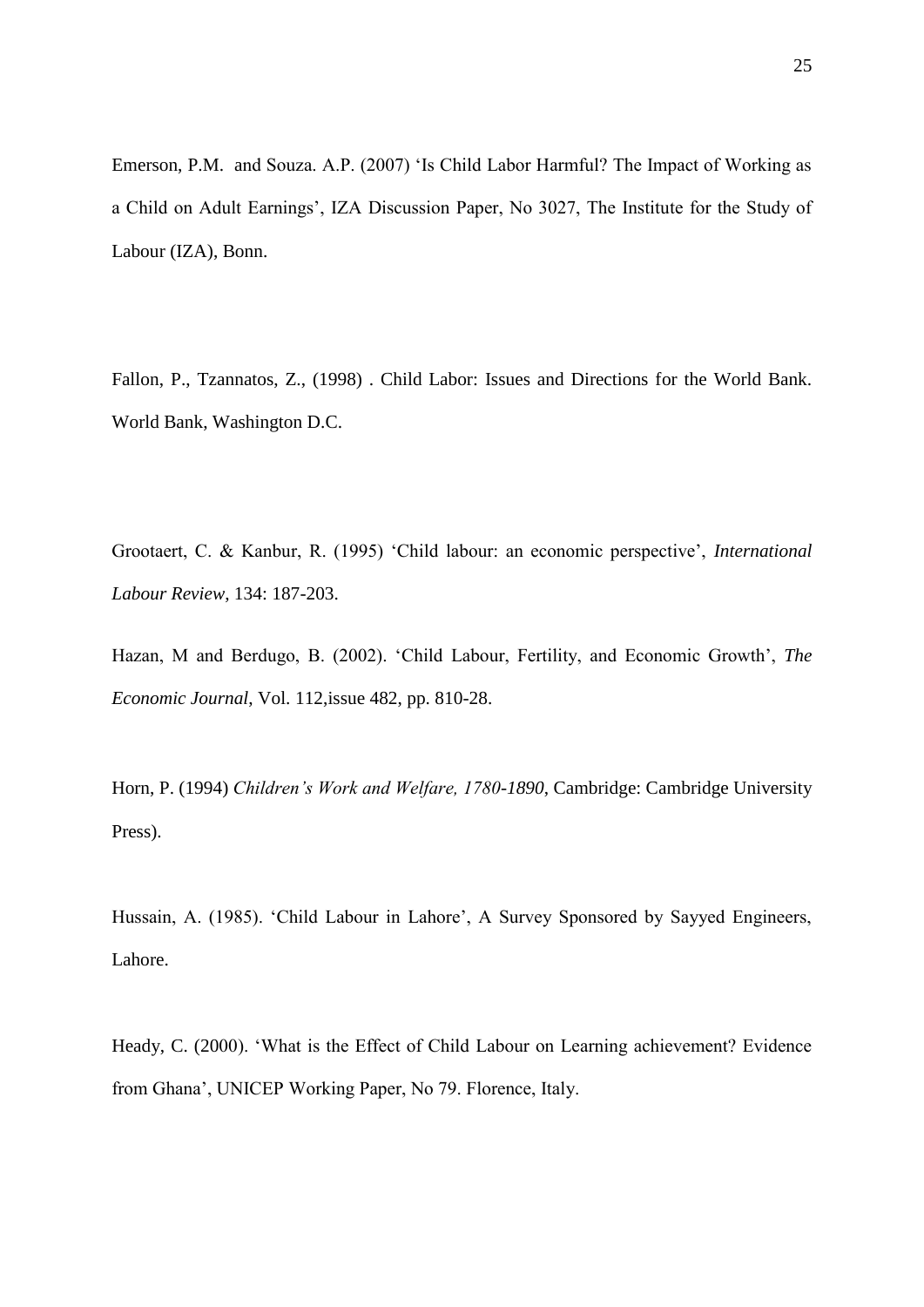ICCLE, (2005). 'Know Child Labour', The International Center on Child Labour and Education, Washington, D.C.

ILO (2010). Global child labour developments: Measuring trends from 2004 to 2008, Geneva.

ILO (2009) 'Child labour and responses in South Asia', ILO-Subregional Office for South Asia.

ILO (2009a) 'Give girls a chance' International Labour Organisation, Geneva.

Jafarey, S. & Lahiri, S. (2002) 'Will trade sanctions reduce child labour? The role of credit markets', *Journal of Development Economics*, 68: 137-156.

Khan, R.E.A. (2003). 'The Determinants of Child Labour: A Case Study of Pakistan and Faislabad (Pakistan)', *A PhD thesis*, Department of Economics, Bahauddin Zakariya University, Multan.

Khan, R.E.A. (2001). 'Socioeconomic Aspects of Child Labour- A Case Study of Children in Auto Workshops', *Lahore Journal of Economics,* Lahore, 6 (1), Jan-June.

Khanam, R. and Rahman M.M. (2008) 'Child labour in developing countries: the role of education, poverty and birth Order', *Journal of Social and Economic Development*, July-December: 173-95.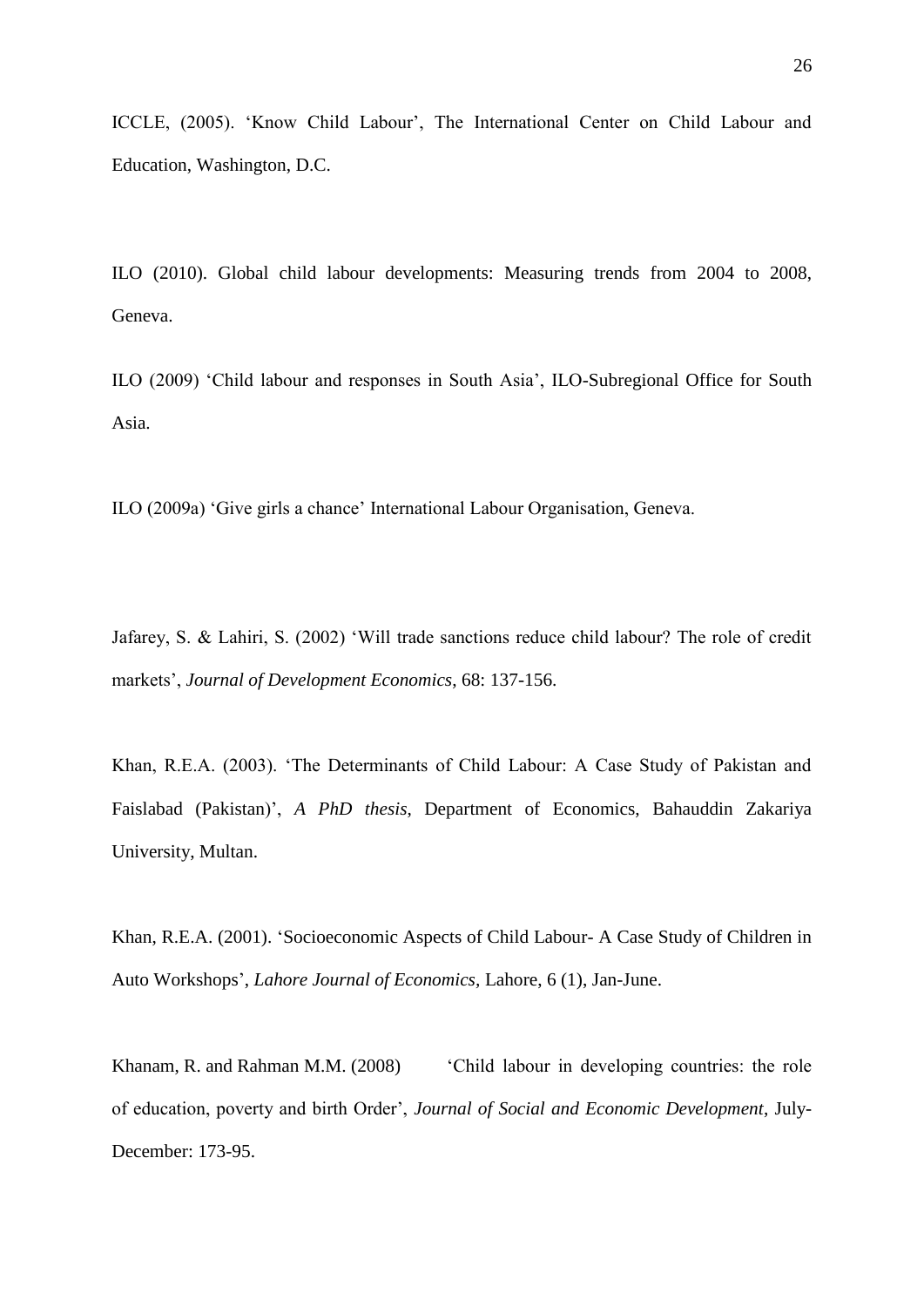Khanam, R. and Rahman, M. M. (2007) 'Child work and schooling in Bangladesh: the role of birth-order', *Journal of Biosocial Science*, vol. 39, part 5: 641 - 656. September*.* 

Kis-Katos, K. (2007) 'Does globalisation reduce child labour?' *The journal of International Trade & Economic Development,* Vol. 16, No. 1: 71-92.

Kucera, D. (2001) 'The effects of core worker rights on labour costs and foreign direct investment: evaluating the conventional wisdom', *Discussion Paper*, Geneva: International Institute for Labour Studies.

Kucera, D. (2002) 'Core labour standards and foreign direct investment', *International Labour Review*, 141: 31-69.

López-calva, L.F. (2001) 'Child labour: myths, theories and facts', *Journal of International Affairs,* 55: 59-73.

Maskus. K. E. (1997) 'Should core labour standards be imposed through international trade policy?' Washington D.C., World Bank.

Newmayer, E. and De Soysa, I. (2005) 'Trade openness, foreign direct investment and child labour', *World Development,* Vol. 33, No. 1: 43 – 63.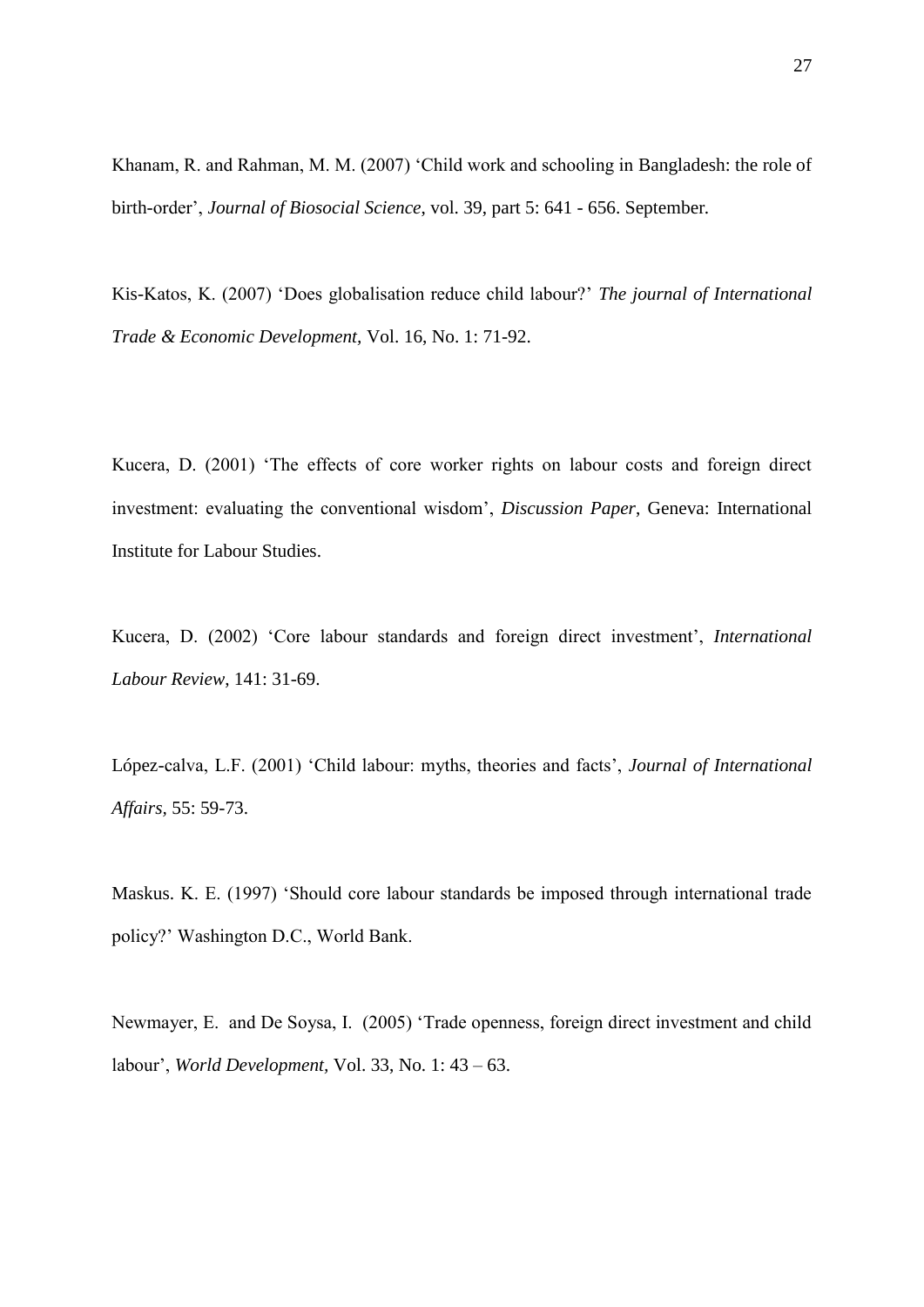Noorbakhsh, F. Paloni, A., &Youssef, A. (2001) 'Human capital and foreign direct investment inflows to developing countries: new empirical evidence', *World Development,* Vol. 29, Issue 9: 1593-1610.

Rahman, M.M., Khanam, R. and Absar, N.U. (1999) 'Child labor in Bangladesh: a critical appraisal of the Harkin bill and the MOU type schooling program', *The Journal of Economic Issues*, Vol. XXXIII, No.4: 985 -1003, December.

Ranjan, P. (2001). 'Credit constraints and the phenomenon of child labour', *Journal of Development Economics*, 64: 81-102.

Rogers, G. and Standing, G. (1981). *Child Work, Poverty and Underemployment*, Geneva:ILO

Rogers, C.A. and Swinnerton, K.A. (2004). ['Does Child Labor Decrease When Parental](http://ideas.repec.org/a/ucp/jpolec/v112y2004i4p939-968.html)  [Incomes Rise?,](http://ideas.repec.org/a/ucp/jpolec/v112y2004i4p939-968.html)' *[Journal of Political Economy](http://ideas.repec.org/s/ucp/jpolec.html)*, University of Chicago Press, vol. 112(4), pages 939-968, August.

Saeed, K.A. (2000). *Economy of Pakistan*, New Fine Printing Press, Lahore.

Shangquan, G. (2000). 'Economic Globalisation: Trends, Risks and Risk Prevention', *CDP Background Paper* No. 1, Economic and Social Affairs.